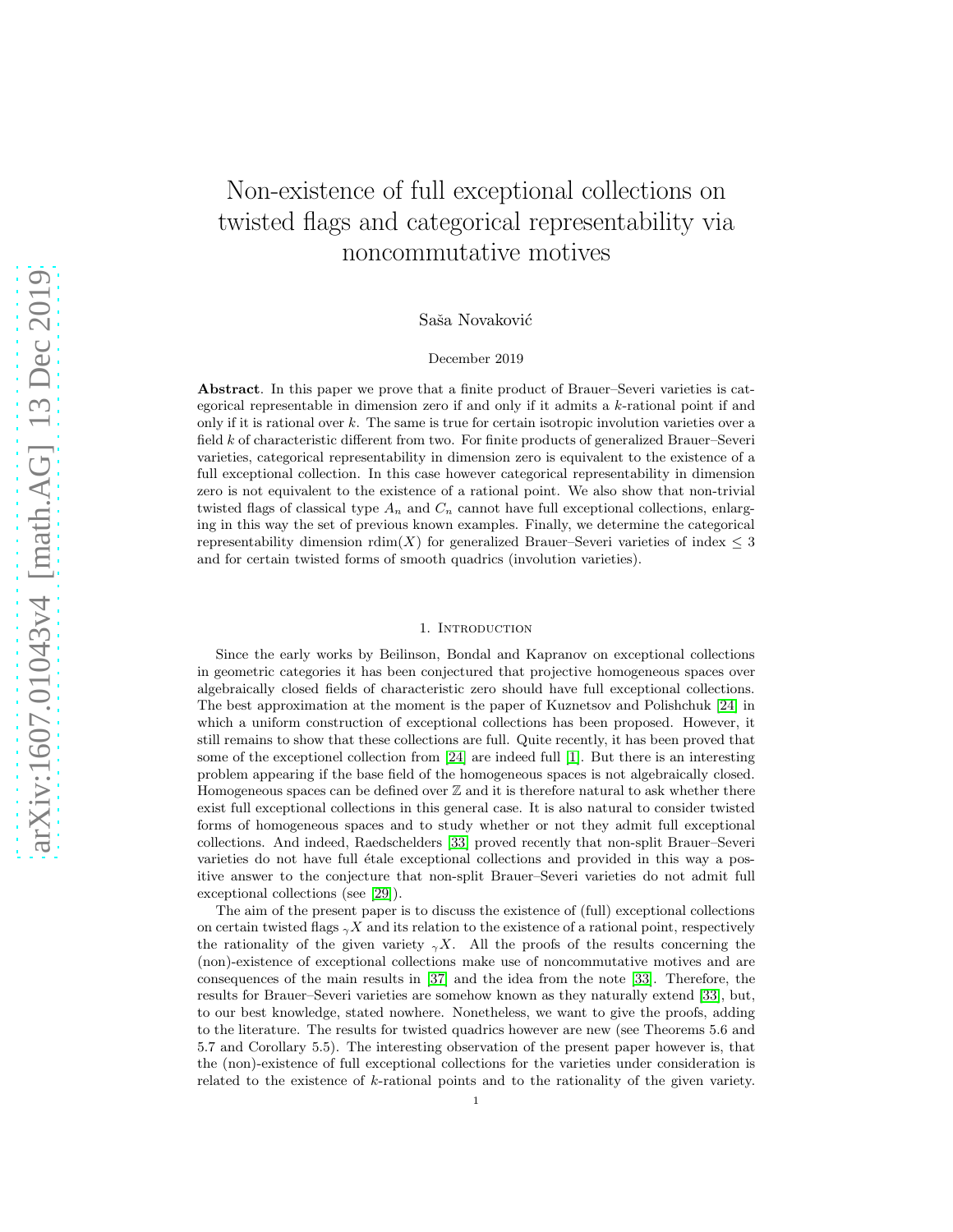So the main results in this context will be Theorem 6.3, Corollaries 6.9 and 6.11 and Propositions 6.12 and 6.13 below.

**Theorem** (Proposition 5.1, Proposition 5.3). Let  $X = X_1 \times \cdots \times X_n$  be a finite product, where all the factors are either Brauer–Severi varieties over an arbitrary field or generalized Brauer–Severi varieties over a field of characteristic zero. Then X admits a full exceptional collection if and only if all the  $X_i$  are split, i.e, if all  $X_i$  are either projective spaces or Grassmannians.

**Theorem** (Corollary 5.5, Theorem 5.7). Let  $X = X_1 \times \cdots \times X_n$  be a finite product of twisted forms of smooth quadrics over k (char(k)  $\neq$  2) where all factors  $X_i$  are either associated with involution algebras  $(A_i, \sigma_i)$  of orthogonal type having trivial discriminants  $\delta(A_i, \sigma_i)$  or with involution algebras  $(A_i, \sigma_i)$  of orthogonal type over R. Then X admits a full exceptional collection if and only if all the  $X_i$  are split, i.e, if all  $X_i$  are smooth projective quadrics.

Using noncommutative motives again and exploiting general facts from [\[32\]](#page-19-4) and [\[27\]](#page-19-5) we show that non-trivial twisted forms of homogeneous spaces of type  $A_n$  and  $C_n$  can not have full exceptional collections.

**Corollary** (Corollary 5.10). Let  $G_i$  be a split simply connected simple algebraic group of classical type  $A_n$  or  $C_n$   $(n \neq 4)$  over k and  $\gamma_i : \text{Gal}(k^s | k) \to G_i(k^s), 1 \leq i \leq n, 1$ cocycles. Given parabolic subgroups  $P_i \subset G_i$ , let  $\gamma_i(G_i/P_i)$  be the twisted forms of  $G_i/P_i$ . If  $X = \gamma_1(G_1/P_1) \times ... \times \gamma_n(G_n/P_n)$  admits a full exceptional collection, then all 1-cocycles  $\gamma_i$  must be trivial. In other words, non-trivial twisted flags of the considered type do not have full exceptional collections.

Closely related to the problem of the existence of full exceptional collections is the question whether the considered variety admits a k-rational point. A potential measure for rationality was introduced by Bernardara and Bolognesi [\[7\]](#page-18-1) with the notion of categorical representability. We use the definition given in [\[2\]](#page-18-2). A k-linear triangulated category  $\mathcal T$ is said to be *representable in dimension*  $m$  if there is a semiorthogonal decomposition (see Section 3 for the definition)  $\mathcal{T} = \langle A_1, ..., A_n \rangle$  and for each  $i = 1, ..., n$  there exists a smooth projective connected variety  $Y_i$  with  $\dim(Y_i) \leq m$ , such that  $\mathcal{A}_i$  is equivalent to an admissible subcategory of  $D^b(Y_i)$ . We use the following notations

rdim(T) := min{m | T is representable in dimension m},

whenever such a finite  $m$  exists. Let  $X$  be a smooth projective k-variety. One says  $X$  is representable in dimension m if  $D^b(X)$  is representable in dimension m. We will use the following notation:

 $rdim(X) := rdim(D^b(X)),$   $rcodim(X) := dim(X) - rdim(X).$ 

Note that when the base field  $k$  of a variety  $X$  is not algebraically closed, the existence of  $k$ -rational points on  $X$  is a major open question in arithmetic geometry. We recall the following question that was asked by H. Esnault and stated in [\[3\]](#page-18-3).

Question (H. Esnault). Let  $X$  be a smooth projective variety over k. Can the bounded derived category  $D^{b}(X)$  detect the existence of a k-rational point?

**Theorem** (Theorem 6.3). If X is a finite product of Brauer–Severi varieties, then the following are equivalent:

- (i)  $rdim(X) = 0$ .
- (ii) X admits a full exceptional collection.
- (iii)  $X$  is rational over  $k$ .
- (iv)  $X$  admits a k-rational point.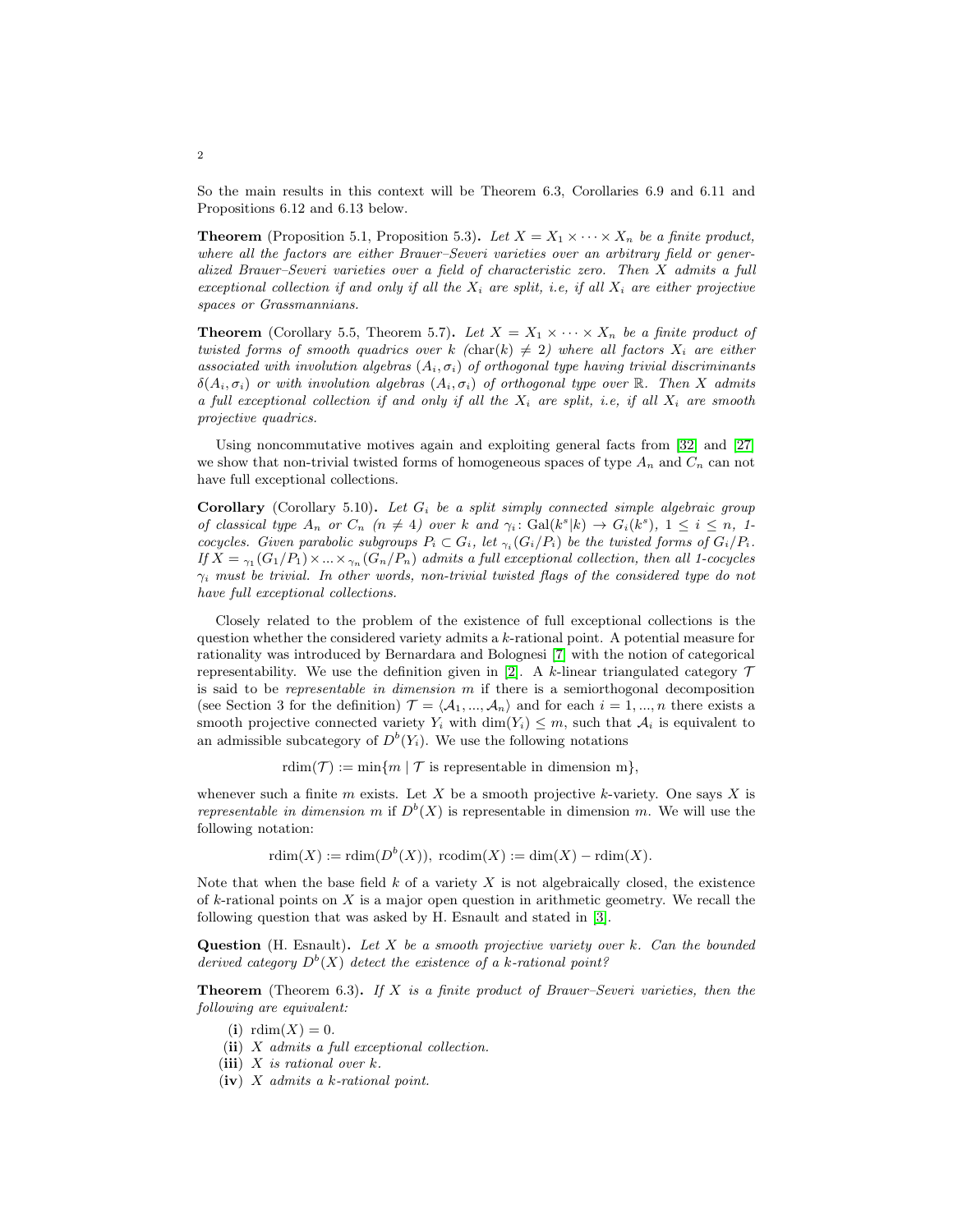Note that this theorem is a generalization of Proposition 6.1 in [\[3\]](#page-18-3) and that it is proved in a completely different way than the result in [\[3\]](#page-18-3). For the product of generalized Brauer– Severi varieties we will show:

**Theorem** (Theorem 6.5, Corollary 6.6). Let X be a finite product of generalized Brauer– Severi varieties over a field k of characteristic zero. Then  $\text{rdim}(X) = 0$  if and only if X splits as the finite product of Grassmannians over k.

We want to point out that Theorem  $6.5$  in not equivalent to the statement that  $X$ admits a  $k$ -rational point (see Remark 6.7 for an explanation). Moreover, for the finite product of certain twisted forms of smooth quadrics we show the following:

**Theorem** (Corollary 5.5, Theorem 5.7). Let  $X = X_1 \times \cdots \times X_n$  be a finite product of twisted forms of smooth quadrics over  $k$  where all factors  $X_i$  are either associated with involution algebras  $(A_i, \sigma_i)$  of orthogonal type over a field k (char(k)  $\neq 2$ ) with trivial discriminants  $\delta(A_i, \sigma_i)$  or with involution algebras  $(A_i, \sigma_i)$  of orthogonal type over  $\mathbb{R}$ . Then  $\text{rdim}(X) = 0$  if and only if X splits as the product of smooth quadrics, i.e. if all  $(A_i, \sigma_i)$  split. In particular, X admits a full exceptional collection if and only if X splits as the product of smooth quadrics

If all the factors in the product of twisted quadrics are isotropic, we find:

**Theorem** (Corollary 6.9, Corollary 6.11). Let  $X = X_1 \times \cdots \times X_n$  be a finite product of twisted forms of smooth quadrics over k where all factors  $X_i$  are either associated with isotropic involution algebras  $(A_i, \sigma_i)$  of orthogonal type over a field k (char(k)  $\neq 2$ ) with trivial discriminants  $\delta(A_i, \sigma_i)$  or with isotropic involution algebras  $(A_i, \sigma_i)$  of orthogonal type over R. Then the following are equivalent:

- (i)  $rdim(X) = 0$ .
- (ii) X admits a full exceptional collection.
- (iii)  $X$  is rational over  $k$ .
- $(iv)$  X admits a k-rational point.

The equivalence of (ii) and (iii) (resp. (iv)) however, is not true in general. Indeed there exists a smooth anisotropic quadric without rational point that admits a full exceptional collection (see [\[8\]](#page-18-4), proof of Proposition 1.7). Note that a smooth anisotropic quadric is rational if and only if it admits a rational point (see [\[15\]](#page-19-6), Theorem 1.1).

We want to stress that the existence of rational points seems, in general, not to be related to categorical representability in dimension zero. For instance, an elliptic curve over a number field is categorical representable in dimension one (see [\[2\]](#page-18-2)) although it has rational points. Indeed, the rationality of a given variety  $X$  seems to be related to categorical representability in codimension 2. We recall the following question which was formulated in [\[9\]](#page-18-5):

**Question.** Let  $X$  be a smooth projective variety over  $k$  of dimension at least 2. Suppose X is k-rational. Do we have  $\mathrm{rcodim}(X) \geq 2$ ?

There are several results suggesting that this question has a positive answer, see [\[9\]](#page-18-5), [\[2\]](#page-18-2) and references therein. In this context, Theorem 6.3 and Corollaries 6.9 and 6.11 from above have the following consequence:

**Proposition** (Proposition 6.12). Let  $X = X_1 \times \cdots \times X_n$  be a finite product over k  $(\text{char}(k) \neq 2)$  of dimension at least two. Assume  $X_i$  is either a Brauer–Severi variety or a twisted form of a quadric associated with an isotropic involution algebra of orthogonal type with trivial discriminant. If X is k-rational, then  $\text{rcodim}(X) \geq 2$ .

**Proposition** (Proposition 6.13). Let  $X = X_1 \times \cdots \times X_n$  be a finite product over  $\mathbb R$  of dimension at least two. Assume  $X_i$  is either a Brauer–Severi variety or a twisted form of a quadric associated with an isotropic involution algebra of orthogonal type. If  $X$  is k-rational, then  $\mathrm{rcodim}(X) \geq 2$ .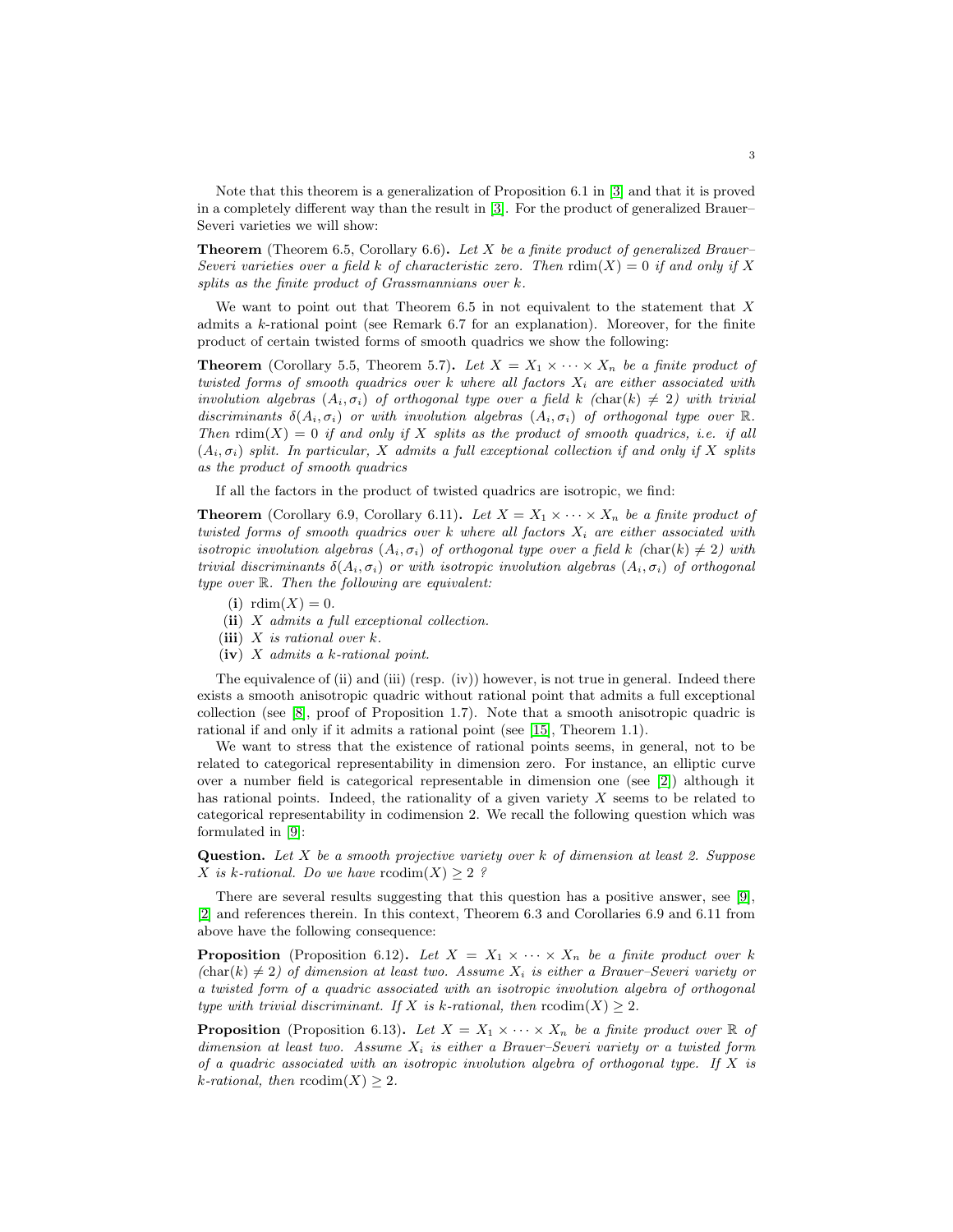In the special case where  $X$  is a Brauer–Severi variety or a twisted form of a smooth quadric associated to an isotropic central simple algebra with involution of orthogonal type, k-rationality is equivalent to the existence of a k-rational point. So it is clear that Theorem 6.3 and Corollaries 6.9 and 6.11 reflect a very special behavior for the varieties under examination.

The number rdim is closely related to the *motivic categorical dimension* which is intro-duced in [\[10\]](#page-19-7) for arbitrary fields. In char(k) = 0, motivic categorical dimension of a smooth projective variety X can be defined as the smallest d such that  $\mu([X])$  lies in  $PT_d(k)$ . Here  $PT(k)$  denotes the Grothendieck ring of dg categories (see [\[14\]](#page-19-8)),  $PT_d(k) \subset PT(k)$  the additive subgroup generated by the smallest saturated monoid containing classes of pretriangulated dg categories of categorical dimension at least d and  $\mu$ :  $K_0(Var(k)) \to PT(k)$  the motivic measure defined by Bondal, Larsen and Lunts in [\[14\]](#page-19-8) (in char(k) = 0). If one denotes the motivic categorical dimension of  $D^b(X)$  by  $\operatorname{med}(X)$ , one has  $\operatorname{med}(X) \leq \operatorname{rdim}(X)$ (see [\[10\]](#page-19-7)). And a natural problem is then to calculate the numbers  $\text{med}(X)$  and  $\text{rdim}(X)$ and find conditions for which X equality  $\text{med}(X) = \text{rdim}(X)$  holds. And indeed, results from [\[10\]](#page-19-7) suggest that motivic categorical dimension can be used to define a birational invariant. It turns out that determining  $\text{rdim}(X)$  for X a non-split (generalized) Brauer– Severi or an involution variety is indeed a challenging problem. We determine  $\text{rdim}(X)$  in the case of generalized Brauer–Severi varieties of index  $\leq$  3 and generalize in this way an earlier result [\[30\]](#page-19-9), Theorem 1.4.

**Theorem** (Theorem 6.15). Let  $X = BS(r, A)$  be a generalized Brauer–Severi variety over a field k of characteristic zero with  $\text{ind}(A) \leq 3$ . Then  $\text{rdim}(X) = \text{ind}(A) - 1$ . In particular  $\mathrm{mcd}(X) \leq \mathrm{ind}(A) - 1.$ 

For involution varieties we obtain:

**Theorem** (Theorem 6.16). Let  $X$  be one of the following varieties:

- (i) a twisted quadric associated to a central simple algebra  $(A, \sigma)$  with involution of orthogonal type having trivial discriminant  $\delta(A, \sigma)$ .
- (ii) a twisted quadric associated to a central simple  $\mathbb{R}$ -algebra  $(A, \sigma)$  with involution of orthogonal type.

Then rdim(X)  $\leq$  ind(A) – 1. Moreover, if ind(A)  $\leq$  3, then rdim(X) = ind(A) – 1. In particular,  $\text{med}(X) \leq \text{ind}(A) - 1$ .

Acknowledgement. Nearly all the proofs make use of noncommutative motives and I thank Theo Raedschelders for his explanations in this respect and notes on literature. I also like to thank Marcello Bernardara for useful comments. I would like to thank the Heinrich Heine University for financial support via the SFF-grant.

**Conventions**. Throughout this work  $k$  denotes an arbitrary ground field and  $k^s$  and  $\bar{k}$  a separable respectively algebraic closure.

#### 2. Examples of twisted forms of homogeneous varieties

As references we use [\[27\]](#page-19-5), §1 and [\[20\]](#page-19-10), Chapter VI. By an algebraic group over the field k we will always mean an *affine* algebraic group. Let  $G$  be an algebraic group over  $k$  and X an algebraic variety such that G acts on X over  $k$ . The variety X is then called  $G$ variety. For a closed (and reduced) subgroup  $H$  of  $G$  one has the associated homogeneous G-variety  $Y = G/H$ , which is also called a *homogeneous space*. Now let G be a semisimple (so connected) algebraic group. A projective  $G$ -variety  $X$  is called *twisted flag* if  $X \otimes_k k^s \simeq (G \otimes_k k^s)/P$  where P is a closed subgroup of  $G \otimes_k k^s$ . As  $(G \otimes_k k^s)/P$  is projective,  $P$  must be a parabolic subgroup. Any twisted flag is a smooth, absolutely irreducible and reduced variety.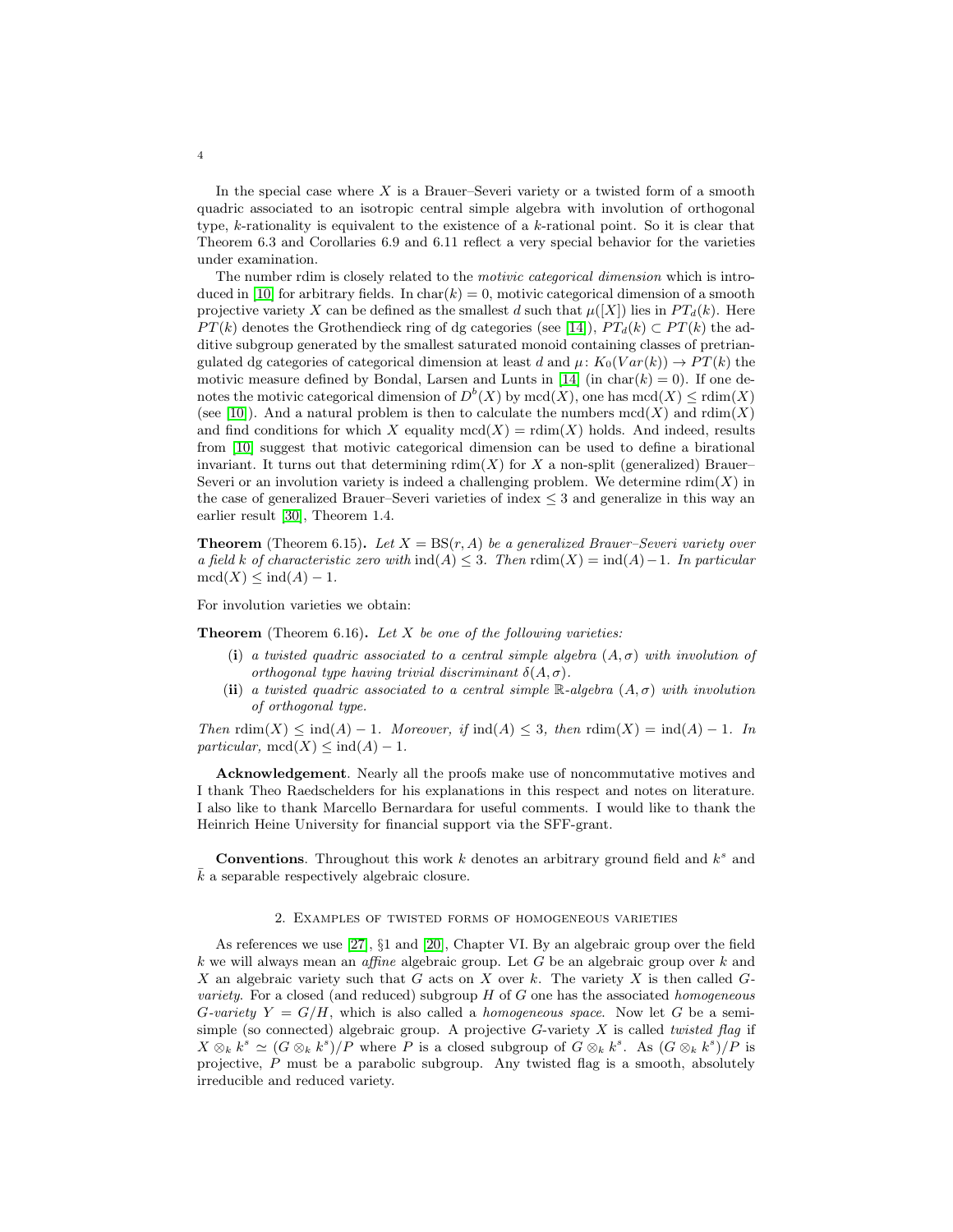It is well-known that the twisted forms of a homogeneous space  $G/P$  are in one-to-one correspondence with elements in  $H^1(k, \text{Aut}(G \otimes_k k^s)/P)$ ). Let  $\bar{G}$  denote the adjoint group  $G/Z(G)$ . The Gal( $k^s|k$ )-group homomorphism  $\bar{G}(k^s) \to \text{Aut}((G \otimes_k k^s)/P)$  induces a map of pointed sets

$$
\alpha \colon H^1(k, \bar{G}(k^s)) \longrightarrow H^1(k, \mathrm{Aut}((G \otimes_k k^s)/P)).
$$

For a twisted form we write  $\gamma X$  for  $\alpha(\gamma)X$  where  $X = G/P$ . So in the present work we will always take some 1-cocycle  $\gamma: Gal(k^s|k) \to G(k^s)$ , the projective homogeneous space  $X = G/P$  and its twisted form  $\gamma X$ . Note that  $\gamma X \otimes_k k^s \simeq (G/P) \otimes_k k^s$ . Furthermore, let  $\tilde{G}$  and  $\tilde{P}$  be the universal covers of G and P respectively. Denote by  $R(\tilde{G})$  and  $R(\tilde{P})$ the associated representation rings and by  $\widetilde{Z} \subset \widetilde{G}$  the center of  $\widetilde{G}$ . Finally, let Ch :=  $\text{Hom}(\widetilde{Z}, \mathbb{G}_m)$  be the character group. Under these notations we can give some examples of twisted forms of homogeneous spaces which will occur quite frequently throughout this work.

**Example 2.1.** Let  $G = \text{PGL}_n$ . In this case we have  $\widetilde{G} = \text{SL}_n$  and  $\widetilde{Z} \simeq \mu_n$ . Then Ch  $\simeq \mathbb{Z}/n\mathbb{Z}$ . Let  $a \in k^{\times}$  and  $c \in GL_{n-1}$  and consider the following parabolic subgroup

$$
\widetilde{P} = \left\{ \begin{pmatrix} a & b \\ 0 & c \end{pmatrix} \big| a \cdot \det(c) = 1 \right\} \subset \operatorname{SL}_n.
$$

The associated projective homogeneous variety is  $\widetilde{G}/\widetilde{P} \simeq G/P \simeq \mathbb{P}_{k}^{n-1}$ . Let  $\gamma: Gal(k^s|k) \to$  $PGL_n(k^s)$  be a 1-cocycle, then the twisted form  $\gamma \mathbb{P}^{n-1}$  is called *Brauer–Severi variety*.

Example 2.2. Let  $G = \text{PGL}_n$  as in Example 2.1. We fix a number  $1 \leq d \leq n-1$  and let  $a \in GL_d$  and  $c \in GL_{n-d}$ . Consider the parabolic subgroup

$$
\widetilde{P} = \left\{ \begin{pmatrix} a & b \\ 0 & c \end{pmatrix} \big| a \cdot \det(c) = 1 \right\} \subset \operatorname{SL}_n.
$$

The associated projective homogeneous variety is  $\widetilde{G}/\widetilde{P} \simeq G/P \simeq$  Grass $_k(d, n)$ . Given a 1-cocycle  $\gamma: Gal(k^s|k) \to PGL_n(k^s)$ , the twisted form  $_{\gamma}Grass_k(d, n)$  is called *generalized* Brauer–Severi variety.

**Example 2.3.** Let  $G = PSO_n$  with n even. In this case  $\tilde{G} = Spin_n$ . Consider the action of G on  $\mathbb{P}^{n-1}$  given by projective linear transformations. We write  $P \subset G$  for the stabilizer of the point  $[1:0:\cdots:0]$ . The projective homogeneous variety  $G/P$  is a smooth quadric hypersurface  $Q \subset \mathbb{P}^{n-1}$ . Given a 1-cocycle  $\gamma: Gal(k^s | k) \to PSO_n(k^s)$ , it is well known that  $\gamma$  determines a central simple k-algebra A with an involution  $\sigma$  of orthogonal type. The associated twisted homogeneous space  $\gamma(G/P)$  is a twisted form of the quadric  $G/P$ .

In all examples from above the twisted forms can be described in terms of central simple k-algebras. Recall that a finite-dimensional k-algebra A is called *central simple* if it is an associative k-algebra that has no two-sided ideals other than 0 and A and if its center equals  $k$ . If the algebra  $A$  is a division algebra it is called *central division algebra*. Note that A is a central simple k-algebra if and only if there is a finite field extension  $k \subset L$ , such that  $A \otimes_k L \simeq M_n(L)$ . This is also equivalent to  $A \otimes_k \bar{k} \simeq M_n(\bar{k})$ . An extension  $k \subset L$  such that  $A \otimes_k L \simeq M_n(L)$  is called splitting field for A.

The *degree* of a central simple algebra A is defined to be deg(A) :=  $\sqrt{\dim_k A}$ . According to the Wedderburn Theorem, for any central simple  $k$ -algebra A there is an unique integer  $n > 0$  and a division k-algebra D such that  $A \simeq M_n(D)$ . The division algebra D is also central and unique up to isomorphism. The degree of the unique central division algebra D is called the *index* of A and is denoted by  $\text{ind}(A)$ . Two central simple algebras A and B are said to be *Brauer-equivalent* if there are positive integers r, s such that  $M_r(A) \simeq M_s(B)$ .

Note that a Brauer–Severi variety of dimension  $n$  can also be defined as a scheme  $X$  of finite type over k such that  $X \otimes_k L \simeq \mathbb{P}^n$  for a finite field extension  $k \subset L$ . A field extension  $k \subset L$  for which  $X \otimes_k L \simeq \mathbb{P}^n$  is called *splitting field* of X. Clearly,  $k^s$  and  $\bar{k}$  are splitting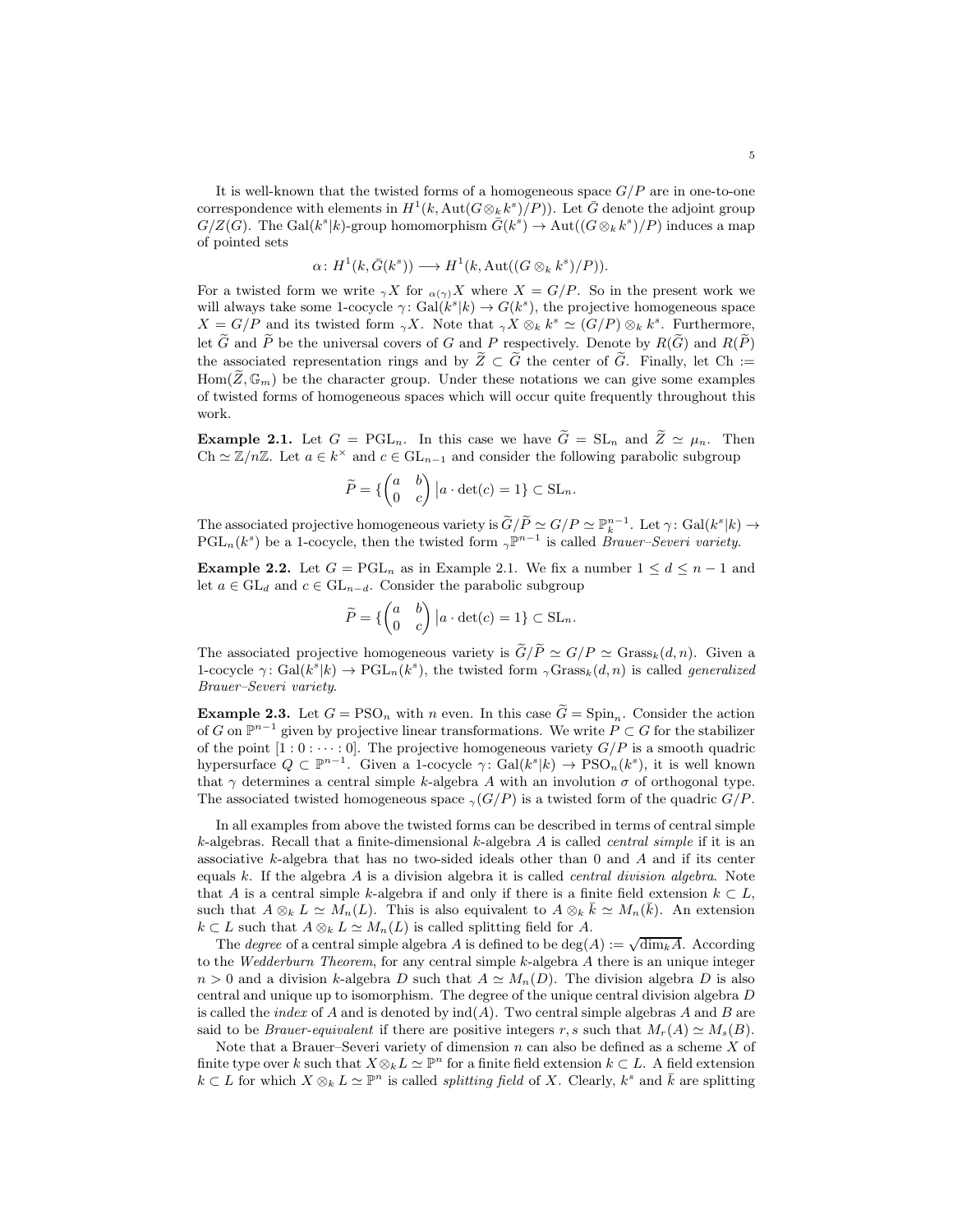fields for any Brauer–Severi variety. In fact, every Brauer–Severi variety always splits over a finite Galois extension. It follows from descent theory that  $X$  is projective, integral and smooth over k. Via non-commutative Galois cohomology, Brauer–Severi varieties of dimension n are in one-to-one correspondence with central simple algebras  $A$  of degree  $n + 1$ . For details and proofs on all mentioned facts we refer to [\[4\]](#page-18-6) and [\[16\]](#page-19-11).

To a central simple k-algebra A one can also associate twisted forms of Grassmannians. Let A be of degree n and  $1 \leq d \leq n$ . Consider the subset of  $\text{Grass}_k(d \cdot n, A)$  consisting of those subspaces of A that are left ideals I of dimension  $d \cdot n$ . This subset can be given the structure of a projective variety which turns out to be a generalized Brauer–Severi variety. It is denoted by  $BS(d, A)$ . After base change to some splitting field L of A the variety  $BS(d, A)$  becomes isomorphic to  $Grass<sub>L</sub>(d, n)$ . If  $d = 1$  the generalized Brauer–Severi variety is the Brauer–Severi variety associated to A. Note that  $BS(d, A)$  is a Fano variety. For details see [\[11\]](#page-19-12).

To a central simple algebra A of degree n with involution  $\sigma$  of the first kind over a field k of char(k)  $\neq 2$  one can associate the *involution variety* IV( $A, \sigma$ ). This variety can be described as the variety of n-dimensional right ideals I of A such that  $\sigma(I) \cdot I = 0$ . If A is split so  $(A, \sigma) \simeq (M_n(k), q^*)$ , where  $q^*$  is the adjoint involution defined by a quadratic form q one has  $IV(A, \sigma) \simeq V(q) \subset \mathbb{P}_k^{n-1}$ . Here  $V(q)$  is the quadric determined by q. By construction such an involution variety  $\mathrm{IV}(A,\sigma)$  becomes a quadric in  $\mathbb{P}^{n-1}_L$  after base change to some splitting field  $L$  of  $A$ . In this way the involution variety is a twisted form of a smooth quadric in the sense of Example 2.3. Recall from [\[40\]](#page-20-0) that a splitting field L splits A isotropically if  $(A, \sigma) \otimes_k L \simeq (M_n(L), q^*)$  with q an isotropic quadratic form over L. Although the degree of A is arbitrary, (when  $char(k) \neq 2$ ), the case where degree of A is odd does not give anything new, since central simple algebras of odd degree with involution of the first kind are split (see [\[20\]](#page-19-10), Corollary 2.8). For details on the construction and further properties on involution varieties and the corresponding algebras we refer to [\[40\]](#page-20-0).

In fact, all the twisted flags from Examples 2.1, 2.2 and 2.3 appear as Brauer–Severi varieties, generalized Brauer–Severi varieties or as twisted smooth quadrics and are associated to some central simple algebra A in the sense described above.

#### 3. Exceptional collections and semiorthogonal decompositions

Let  $\mathcal D$  be a triangulated category and  $\mathcal C$  a triangulated subcategory. The subcategory  $\mathcal C$  is called *thick* if it is closed under isomorphisms and direct summands. For a subset  $A$ of objects of D we denote by  $\langle A \rangle$  the smallest full thick subcategory of D containing the elements of A. For a smooth projective variety X over k, we denote by  $D^b(X)$  the bounded derived category of coherent sheaves on X. Moreover, if  $B$  is an associated k-algebra, we write  $D^b(B)$  for the bounded derived category of finitely generated left B-modules.

**Definition 3.1.** Let A be a division algebra over k, not necessarily central. An object  $\mathcal{E}^{\bullet} \in D^{b}(X)$  is called A-exceptional if  $\text{End}(\mathcal{E}^{\bullet}) = A$  and  $\text{Hom}(\mathcal{E}^{\bullet}, \mathcal{E}^{\bullet}[r]) = 0$  for  $r \neq 0$ . By *generalized exceptional object*, we mean  $A$ -exceptional for some division algebra  $A$  over  $k$ . If  $A = k$ , the object  $\mathcal{E}^{\bullet}$  is called *exceptional*.

**Definition 3.2.** A totally ordered set  $\{\mathcal{E}_1^{\bullet}, ..., \mathcal{E}_n^{\bullet}\}$  of generalized exceptional objects on X is called an *generalized exceptional collection* if  $\text{Hom}(\mathcal{E}_i^{\bullet}, \mathcal{E}_j^{\bullet}[r]) = 0$  for all integers r whenever  $i > j$ . A generalized exceptional collection is full if  $\langle \{\mathcal{E}_1^{\bullet}, ..., \mathcal{E}_n^{\bullet}\}\rangle = D^b(X)$  and strong if  $\text{Hom}(\mathcal{E}_i^{\bullet}, \mathcal{E}_j^{\bullet}[r]) = 0$  whenever  $r \neq 0$ . If the set  $\{\mathcal{E}_1^{\bullet}, ..., \mathcal{E}_n^{\bullet}\}$  consists of exceptional objects it is called exceptional collection.

**Remark 3.3.** If the ring A in Definition 3.1 is required to be a semisimple algebra, the object is also called *semi-exceptional object* in the literature (see [\[31\]](#page-19-13)). Consequently, one can also define (full) semi-exceptional collections. We also want to mention that a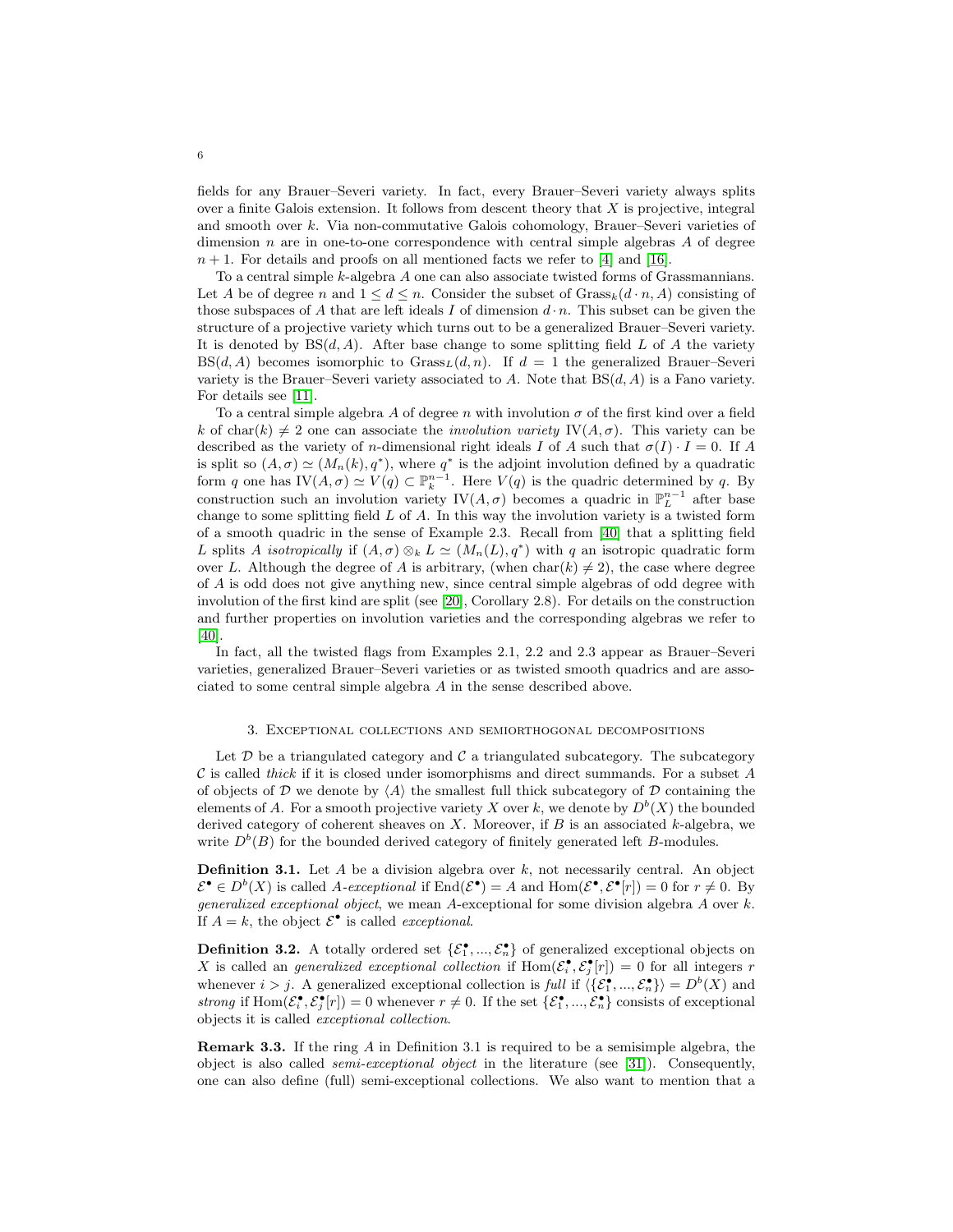general exceptional object is also called weak exceptional object in the literature (see [\[31\]](#page-19-13), Definition 1.16)

**Example 3.4.** Let  $\mathbb{P}^n$  be the projective space and consider the ordered collection of invertible sheaves  $\{\mathcal{O}_{\mathbb{P}^n}, \mathcal{O}_{\mathbb{P}^n}(1), ..., \mathcal{O}_{\mathbb{P}^n}(n)\}\$ . In [\[5\]](#page-18-7) Beilinson showed that this is a full strong exceptional collection.

**Example 3.5.** Let  $X = \mathbb{P}^1 \times \mathbb{P}^1$ . Then  $\{\mathcal{O}_X, \mathcal{O}_X(1,0), \mathcal{O}_X(0,1), \mathcal{O}_X(1,1)\}$  is a full strong exceptional collection on X. We write  $\mathcal{O}_X(i, j)$  for  $\mathcal{O}(i) \boxtimes \mathcal{O}(j)$ .

The notion of a full exceptional collection is a special case of what is called a semiorthogonal decomposition of  $D^b(X)$ . Recall that a full thick triangulated subcategory  $\mathcal D$  of  $D^b(X)$ is called *admissible* if the inclusion  $\mathcal{D} \hookrightarrow D^b(X)$  has a left and right adjoint functor.

**Definition 3.6.** Let X be a smooth projective variety over k. A sequence  $\mathcal{D}_1, ..., \mathcal{D}_n$ of full admissible triangulated subcategories of  $D^b(X)$  is called *semiorthogonal* if  $\mathcal{D}_j \subset$  $\mathcal{D}_i^{\perp} = \{ \mathcal{F}^{\bullet} \in D^b(X) \mid \text{Hom}(\mathcal{G}^{\bullet}, \mathcal{F}^{\bullet}) = 0, \forall \mathcal{G}^{\bullet} \in \mathcal{D}_i \}$  for  $i > j$ . Such a sequence defines a semiorthogonal decomposition of  $D^b(X)$  if the smallest thick full subcategory containing all  $\mathcal{D}_i$  equals  $D^b(X)$ .

For a semiorthogonal decomposition we write  $D^b(X) = \langle \mathcal{D}_1, ..., \mathcal{D}_n \rangle$ .

**Remark 3.7.** Let  $\mathcal{E}_1^{\bullet}$ , ...,  $\mathcal{E}_n^{\bullet}$  be a full generalized exceptional collection on X. It is easy to verify that by setting  $\mathcal{D}_i = \langle \mathcal{E}_i^{\bullet} \rangle$  one gets a semiorthogonal decomposition  $D^b(X) =$  $\langle \mathcal{D}_1, ..., \mathcal{D}_n \rangle$ .

For a wonderful and comprehensive overview of the theory on semiorthogonal decompositions and its relevance in algebraic geometry we refer to [\[23\]](#page-19-14).

# 4. Recollections on noncommutative motives

We refer to the book [\[34\]](#page-19-15) (alternatively see [\[35\]](#page-19-16) and [\[26\]](#page-19-17) for a survey on noncommutative motives). Let  $A$  be a small dg category (for details see [\[19\]](#page-19-18)). The homotopy category  $H^0(\mathcal{A})$  has the same objects as  $\mathcal{A}$  and as morphisms  $H^0(\text{Hom}_{\mathcal{A}}(x,y))$ . A source of examples is provided by schemes since the derived category of perfect complexes  $\text{perf}(X)$ of any quasi-projective scheme X admits a canonical (unique) dg enhancement  $\text{perf}_{d_g}(X)$ (see [\[25\]](#page-19-19), Theorem 7.9). Denote by **dgcat** the category of small dg categories. The *op*posite dg category  $\mathcal{A}^{op}$  has the same objects as A and  $\text{Hom}_{\mathcal{A}^{op}}(x, y) := \text{Hom}_{\mathcal{A}}(y, x)$ . right A-module is a dg functor  $\mathcal{A}^{op} \to C_{dg}(k)$  with values in the dg category  $C_{dg}(k)$  of complexes of k-vector spaces. We write  $C(\mathcal{A})$  for the category of right  $\mathcal{A}\text{-modules}$ . Recall form [\[19\]](#page-19-18) that the *derived category*  $D(\mathcal{A})$  of  $\mathcal A$  is the localization of  $C(\mathcal{A})$  with respect to quasi-isomorphisms. A dg functor  $F: \mathcal{A} \to \mathcal{B}$  is called *derived Morita equivalence* if the restriction of scalars functor  $D(\mathcal{B}) \to D(\mathcal{A})$  is an equivalence. The tensor product  $\mathcal{A} \otimes \mathcal{B}$ of two dg categories is defined as follows: the set of objects is the cartesian product of the sets of objects in A and B and Hom $_{\mathcal{A}\otimes\mathcal{B}}((x, w), (y, z)) := \text{Hom}_{\mathcal{A}}(x, y) \otimes \text{Hom}_{\mathcal{B}}(w, z)$  (see [\[19\]](#page-19-18)). Given two dg categories  $A$  and  $B$ , let rep( $A, B$ ) be the full triangulated subcategory of  $D(\mathcal{A}^{op} \otimes \mathcal{B})$  consisting of those  $\mathcal{A} - \mathcal{B}$ -bimodules M such that  $M(x, -)$  is a compact object of  $D(\mathcal{B})$  for every object  $x \in \mathcal{A}$ . The category **dgcat** of all (small) dg categories and dg functors carries a Quillen model structure whose weak equivalences are Morita equivalences. Let us denote by Hmo the homotopy category hence obtained and by  $\rm Hm_{0}$ its additivization. Now to any small dg category  $A$  one can associate functorially its noncommutative motive  $U(\mathcal{A})$  which takes values in Hmo<sub>0</sub>. This functor  $U: \mathbf{dgcat} \to \text{Hmo}_0$ is proved to be the universal additive invariant (see [\[38\]](#page-19-20)). An additive invariant is any functor E:  $\text{dgcat} \to \mathcal{D}$  taking values in an additive category  $\mathcal{D}$  such that

(i) it sends derived Morita equivalences to isomorphisms,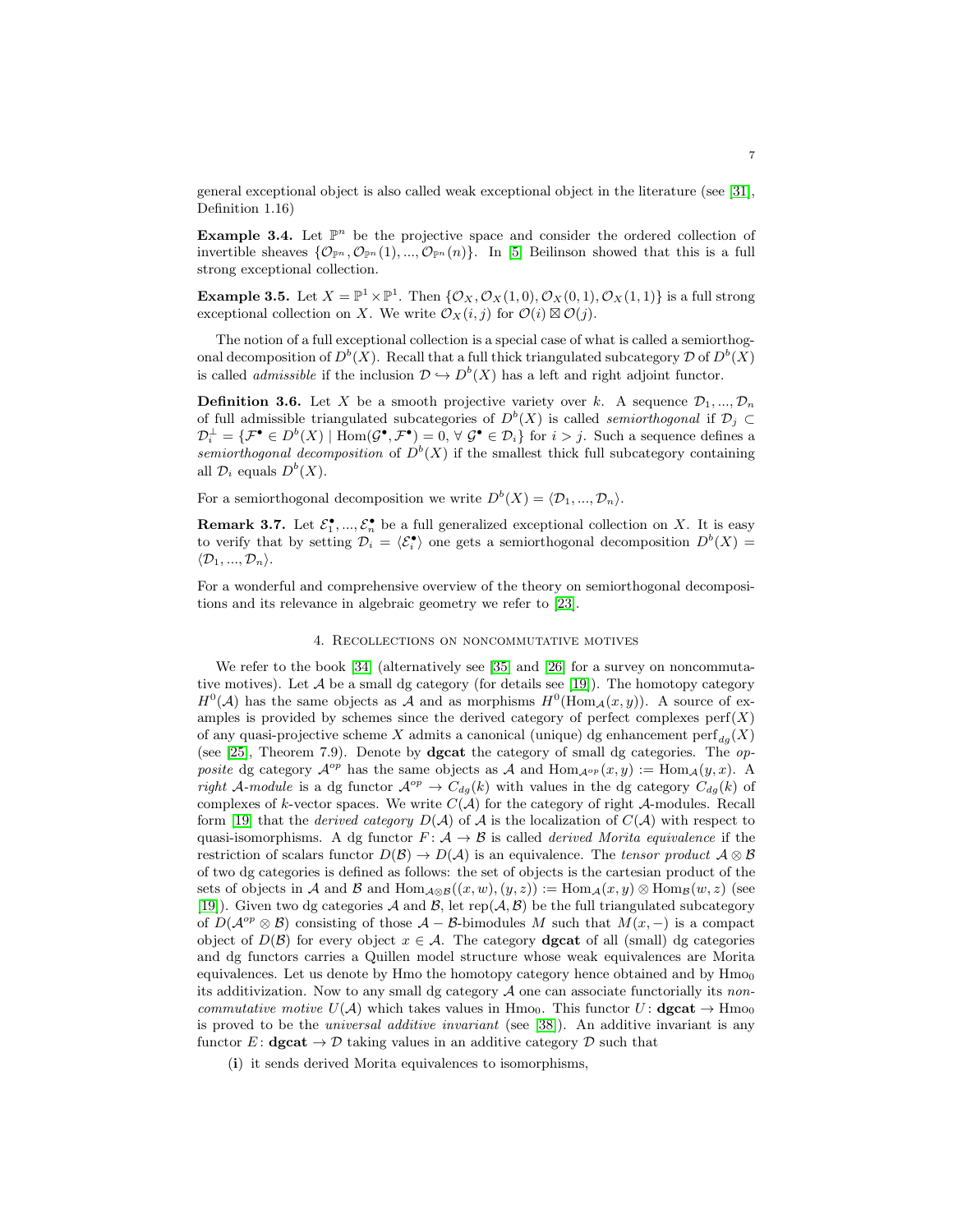(ii) for any pre-triangulated dg category A admitting full pre-triangulated dg subcategories  $\mathcal B$  and  $\mathcal C$  such that  $H^0(\mathcal A) = \langle H^0(\mathcal B), H^0(\mathcal C)\rangle$  is a semiorthogonal decomposition, the morphism  $E(\mathcal{B}) \oplus E(\mathcal{C}) \to E(\mathcal{A})$  induced by the inclusions is an isomorphism.

The category  $NChow(k)$  of noncommutative motives is the pseudo-Abelian envelope of the full subcategory of  $\text{Hmo}_0(k)$  consisting of smooth and proper dg categories (see [\[36\]](#page-19-21) for details). Recall that every additive invariant E:  $\text{dgcat} \rightarrow \mathcal{D}$  factors through U:  $\text{dgcat} \rightarrow$  $H_{\text{mO}_0}$ . The noncommutative Chow motive of a smooth projective k-scheme X is defined to be  $U(\text{perf}(X))$ . In the present paper we will apply the three theorems stated below. We use the following notation: Let  $G$  split simply connected semi-simple algebraic group over the field k and P a parabolic subgroup. Recall from  $[32]$ , Theorem 2.10 that there exits a finite free Ch-homogeneous basis of  $R(\widetilde{P})$  over  $R(\widetilde{G})$ . Moreover, associated to a 1-cocycle  $\gamma: Gal(k^s|k) \to G(k^s)$  and each character  $\chi \in \mathcal{C}$ h one has the Tits' algebras  $A_{\chi,\gamma}$  (see [\[32\]](#page-19-4), 3.1 or [\[20\]](#page-19-10), p.377). If  $\rho_1,...,\rho_n$  is the Ch-homogeneous  $R(\widetilde{G})$  basis of  $R(\widetilde{P})$ we write  $\chi(i)$  for the character such that  $\rho_i \in R^{\chi(i)}(\tilde{P})$ . Under this notation one has the following theorem:

**Theorem 4.1.** [\[38,](#page-19-20) Theorem 2.1 (i)] Let G, P and  $\gamma$  be as above and E: dgcat  $\rightarrow$  D an additive invariant. Then every Ch-homogeneous basis  $\rho_1, ..., \rho_n$  of  $R(\widetilde{P})$  over  $R(\widetilde{G})$  give rise to an isomorphism

$$
\bigoplus_{i=1}^n E(A_{\chi(i),\gamma}) \xrightarrow{\sim} E(\gamma X),
$$

where  $A_{\gamma(i),\gamma}$  stands for the Tits' central simple algebras associated to  $\rho_i$ .

**Theorem 4.2.** [\[38,](#page-19-20) Theorem 3.3] Let G, P and  $\gamma$  as in Theorem 4.1. Then  $\bigoplus_{i=1}^{n} U(k) \simeq$  $U(\gamma X)$  if and only if the Brauer classes  $[A_{\gamma(i),\gamma}]$  are trivial.

For central simple k-algebras one has the following comparison theorem:

**Theorem 4.3.** [\[37,](#page-19-3) Theorem 2.19] Let  $A_1, ..., A_n$  and  $B_1, ..., B_m$  be central simple kalgebras, then the following are equivalent:

(i) There is an isomorphism

$$
\bigoplus_{i=1}^n U(A_i) \simeq \bigoplus_{j=1}^m U(B_j).
$$

(ii) The equality  $n = m$  holds and for all  $1 \leq i \leq n$  and all p

$$
[B_i^p] = [A_{\sigma_p(i)}^p] \in \text{Br}(k)
$$

for some permutations  $\sigma_p$  depending on p.

For the proofs of our main results we also need Theorem 4.4 below. Let  $C\text{Sep}(k)$ be the full subcategory of  $NChow(k)$  consisting of objects of the form  $U(A)$  with A a commutative separable  $k$ -algebra. Analogously,  $Sep(k)$  denotes the full subcategory of  $NChow(k)$  consisting of objects  $U(A)$  with A a separable k-algebra. And finally, we write  $CSA(k)$  for the full subcategory of  $Sep(k)$  consisting of  $U(A)$  with A being a central simple k-algebra. Moreover,  $CSA(k)$ <sup> $\oplus$ </sup> denotes the closure of  $CSA(k)$  under finite direct sums.

Theorem 4.4. [\[37,](#page-19-3) Corollary 2.13] There is an equivalence of categories

 $\{U(k)^{\oplus n} \mid n \geq 0\} \simeq \operatorname{CSA}(k)^{\oplus} \times_{\operatorname{Sep}(k)} \operatorname{CSep}(k)$ 

i.e.  $\{U(k)^{\oplus n} \mid n \geq 0\}$  is a 2-pullback of categories with respect to the inclusion morphisms.

**Proposition 4.5.** Let X and Y be smooth projective varieties over a field k. Assume that X and Y admit full generalized exceptional collections  $\mathcal{E}_0, ..., \mathcal{E}_r$  respectively  $\mathcal{F}_0, ..., \mathcal{F}_s$ such that  $\text{End}(\mathcal{E}_i) \simeq A_i$  and  $\text{End}(\mathcal{F}_j) \simeq B_j$  are central simple algebras. Then the ordered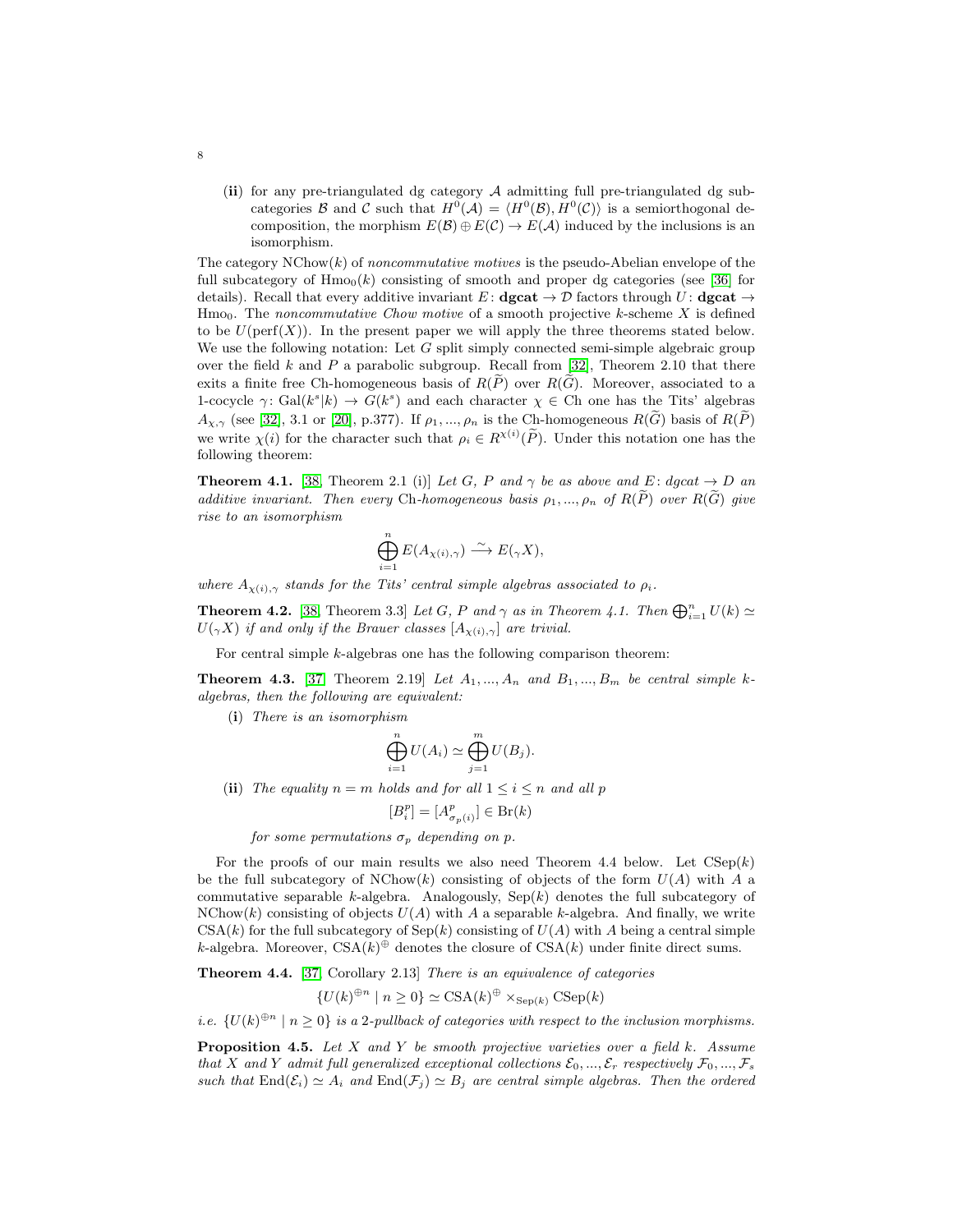collection  $\{\mathcal{E}_i \boxtimes \mathcal{F}_j\}$  is a full generalized exceptional collection, where  $\mathcal{E}_{i_1} \boxtimes \mathcal{F}_{j_1}$  precedes  $\mathcal{E}_{i_2} \boxtimes \mathcal{F}_{j_2}$  iff  $(i_1, j_1) \prec (i_2, j_2)$ . Here  $\prec$  stands for the lexicographic order on  $\{0, ..., r\}$   $\times$  ${0, ..., s}$ . Moreover, End $(\mathcal{E}_i \boxtimes \mathcal{F}_j) \simeq A_i \otimes B_j$  and  $\text{rdim}(X \times Y) = 0$  if and only if  $A_i \otimes B_j \simeq M_{n(i,j)}(k).$ 

*Proof.* That the ordered collection  $\{\mathcal{E}_i \boxtimes \mathcal{F}_j\}$  is a full generalized exceptional collection follows from [\[22\]](#page-19-22) and the fact that the tensor product of central simple algebras is again central simple. To show that  $\text{End}(\mathcal{E}_i \boxtimes \mathcal{F}_j) \simeq A_i \otimes B_j$  one uses Künneth formula. Now assume rdim(X × Y) = 0. Let us denote the central simple algebra  $A_i \otimes B_j$  by  $C_{i,j}$ . Then

$$
U(\mathrm{perf}_{dg}(X \times Y)) \simeq \bigoplus_{(i,j)} U(C_{i,j}).
$$

From [\[3\]](#page-18-3), Lemma 1.20 we obtain that there is a semiorthogonal decomposition

(1) 
$$
D^{b}(X \times Y) = \langle A_{1},..., A_{n} \rangle
$$

with  $A_i \simeq D^b(K_i)$  and  $K_i$  being étale k-algebras. Therefore

$$
U(\mathrm{perf}_{dg}(X \times Y)) \simeq \bigoplus_{(i,j)} U(C_{i,j}) \simeq U(K_1) \oplus \cdots \oplus U(K_n).
$$

Using Theorem 4.4 and the universal property of fibre products, the above isomorphism gives rise to an isomorphism

$$
U(\mathrm{perf}_{dg}(X \times Y)) \simeq \bigoplus_{(i,j)} U(C_{i,j}) \simeq U(k)^{\oplus n}.
$$

Now Theorem 4.3 implies that  $A_i \otimes B_j = C_{i,j}$  must be split. On the other hand if  $A_i \otimes B_j = C_{i,j}$  is split, the full generalized exceptional collection  $\{\mathcal{E}_i \boxtimes \mathcal{F}_j\}$  gives rise to a semiorthogonal decomposition

$$
D^{b}(X \times Y) = \langle D^{b}(M_{n(i,j)}(k)) \rangle_{(i,j) \in \{0,\ldots,r\} \times \{0,\ldots,s\}}
$$

and therefore  $\text{rdim}(X \times Y) = 0$ , according to [\[3\]](#page-18-3), Lemma 1.20. This completes the proof.  $\Box$ 

**Remark 4.6.** If we assume in Proposition 4.5 that  $\text{End}(\mathcal{E}_0) \simeq \text{End}(\mathcal{F}_0) \simeq k$ , then rdim(X × Y) = 0 if and only if both  $A_i \simeq M_{n_i}(k)$  and  $B_j \simeq M_{n_j}(k)$  split. This follows easily from the proof.

## 5. Non-existence of full exceptional collections

In this section we show that a finite product of non-split (generalized) Brauer–Severi varieties can not have full exceptional collections. The same is true for finite products of certain twisted forms of smooth quadrics. The idea for the proofs is essentially contained in [\[33\]](#page-19-1). Nevertheless, we give the proofs, adding to the literature.

<span id="page-8-0"></span>**Proposition 5.1.** Let  $X$  be a finite product of Brauer–Severi varieties. Then  $X$  admits a full exceptional collection if and only if  $X$  splits as the product of projective spaces.

Proof. A projective space admits a full exceptional collection according to Example 3.4. Now it is a general fact that the finite product of varieties admitting full exceptional collections have full exceptional collections, too. In fact, this follows from the Künneth formula and from general results on generating objects in the derived category of coherent sheaves. Note that this also follows from more general results proved in [\[22\]](#page-19-22).

To prove the other implication, we use induction on the number of factors in the finite product. We restrict ourselves to prove the statement only for the case  $X = Y_1 \times Y_2$ . Let us denote by  $A_1$  and  $A_2$  the central simple algebras corresponding to  $Y_1$  respectively  $Y_2$ . Now assume that  $X = Y_1 \times Y_2$  admits a full exceptional collection. According to [\[3\]](#page-18-3), Lemma 1.20 we get  $\text{rdim}(X) = 0$ . The assertion then follows from Proposition 4.5 and Remark 4.6, since a Brauer–Severi variety has a full generalized exceptional collection (see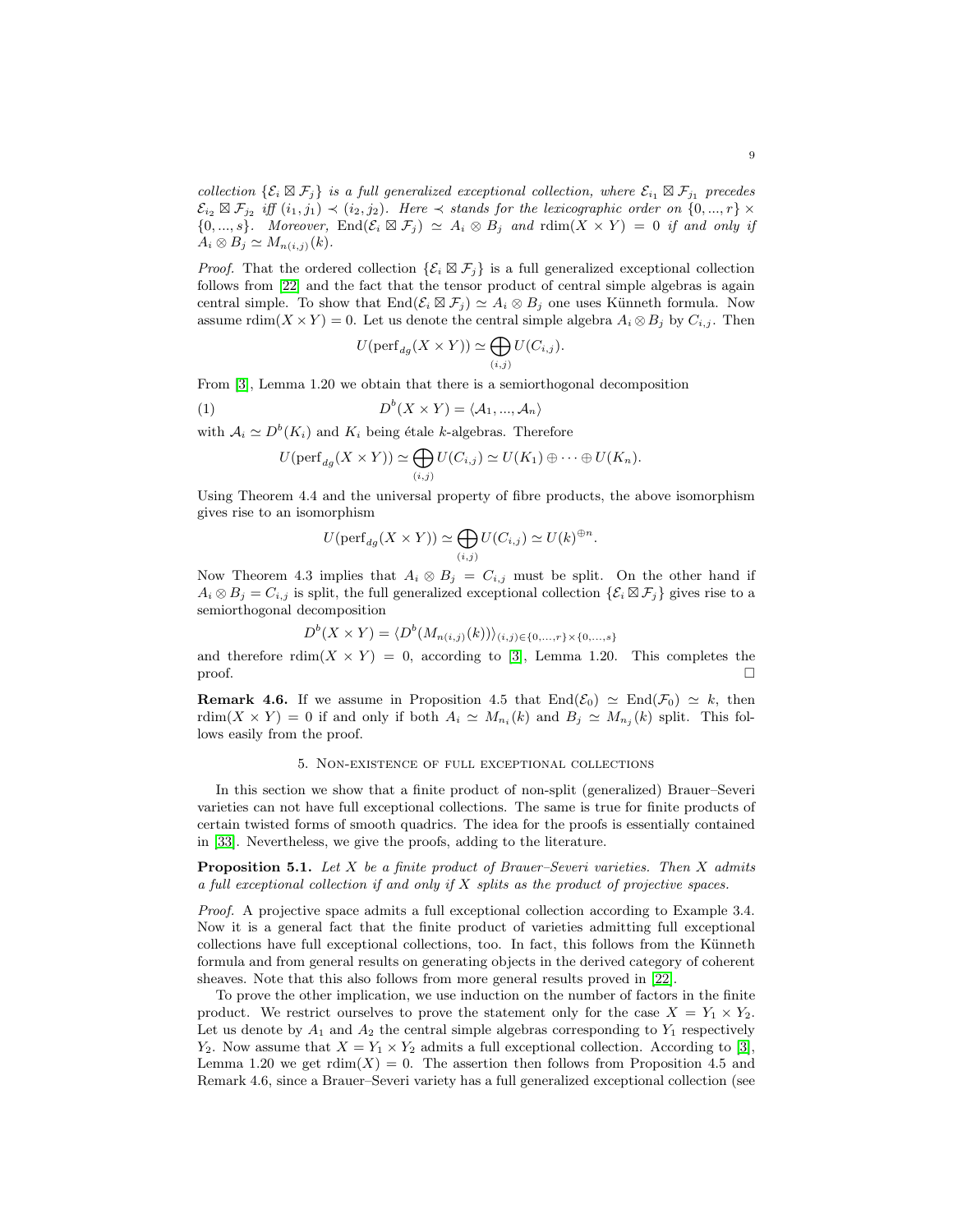[\[6\]](#page-18-8)) which fulfills the conditions of Proposition 4.5 and Remark 4.6. In particular  $A_1$  and  $A_2$  are split and hence  $X \simeq \mathbb{P}_k^r \times \mathbb{P}_k^s$  $\sum_{k}^{s}$ .

Remark 5.2. The above proposition implies that a product of Brauer–Severi varieties is rational over  $k$  if and only if it admits a full exceptional collection. For further varieties satisfying such a condition see for instance [\[3\]](#page-18-3) and [\[41\]](#page-20-1) and references therein.

**Proposition 5.3.** Let  $X$  be a finite product of generalized Brauer–Severi varieties over a field of characteristic zero. Then  $X$  admits a full exceptional collection if and only if  $X$ splits as the finite product of Grassmannians.

*Proof.* A Grassmannian over a field  $k$  of characteristic zero admits a full exceptional collection according to [\[17\]](#page-19-23). One can argue as in Proposition [5.1](#page-8-0) to conclude that the finite product of such Grassmannians has a full exceptional collection, too.

In order to prove the other implication, note that from [\[12\]](#page-19-24) it follows that a generalized Brauer–Severi variety  $BS(d, A)$  associated to a central simple algebra A of degree n over a field  $k$  of characteristic zero admits a full generalized exceptional collection. To be precise, denote by P the set of partitions  $\lambda = (\lambda_1, ..., \lambda_d)$  with  $0 \leq \lambda_d \leq ... \leq \lambda_1 \leq n - d$ . One can choose a total order  $\prec$  on P such that  $\lambda \prec \mu$  means that the Young diagram of  $\lambda$  is not contained in that of  $\mu$ . Under this notation, in *loc.cit*. it is proved that there is a full semi-exceptional collection (in the sense of Remark 3.3)  $\{\ldots, \mathcal{V}_{\mu}, \ldots\}$  with  $\lambda \prec \mu$  and End( $V_{\lambda}$ ) being isomorphic to  $A^{\otimes |\lambda|}$ . Here  $|\lambda| = \lambda_1 + ... + \lambda_d$ , where  $\lambda = (\lambda_1, ..., \lambda_d) \in$ P. By the Wedderburn Theorem  $A^{\otimes |\lambda|} \simeq M_{n_\lambda}(D_\lambda)$  with some unique central division algebras  $D_{\lambda}$ . In particular, this implies that the Krull–Schmidt decomposition of such a  $\mathcal{V}_{\lambda}$  is given by  $\mathcal{V}_{\lambda} \simeq \mathcal{W}_{\lambda}^{\oplus n_{\lambda}}$ . By construction, the ordered set  $\{\ldots \mathcal{W}_{\lambda}, \ldots, \mathcal{W}_{\mu} \ldots\}$  is a full generalized exceptional collection with  $\text{End}(\mathcal{W}_\lambda)$  being isomorphic to  $D_\lambda$  and therefore Brauer-equivalent to  $A^{\otimes |\lambda|}$ . As in the proof of Proposition 5.1 we restrict to the case when  $X = BS(d_1, A_1) \times BS(d_2, A_2)$  for two central simple k-algebras  $A_1$  and  $A_2$ . Now assume that  $X$  admits a full exceptional collection. According to [\[3\]](#page-18-3), Lemma 1.20 we get  $\text{rdim}(X) = 0$ . The assertion then follows from Proposition 4.5 and Remark 4.6. In particular  $A_1$  and  $A_2$  are split and hence X is the product of two Grassmannians.  $\square$ 

Now let  $G = \text{PSO}_n$  be over k with n even. Given a 1-cocycle  $\gamma: \text{Gal}(k^s | k) \to \text{PSO}_n(k^s)$ we get a twisted form of a quadric  $\gamma Q$  which is associated to a central simple k-algebra  $(A, \sigma)$  of degree n with involution of orthogonal type. Note that  $_{\gamma}Q$  is isomorphic to the involution variety  $IV(A, \sigma)$  from Section 2. For any splitting field L of A, the variety  $_{\gamma}Q\otimes_{k}L$  is isomorphic to a smooth quadric in  $\mathbb{P}_{L}^{n-1}$ .

**Proposition 5.4.** Let  $_{\gamma}Q$  a twisted form as above and assume the associated central simple algebra  $(A, \sigma)$  has trivial discriminant  $\delta(A, \sigma)$ . Then  $\text{rdim}(\gamma Q) = 0$  if and only if  $\gamma Q$  splits, i.e. if  $(A, \sigma)$  splits and  $\gamma Q$  is a smooth quadric in  $\mathbb{P}_k^{n-1}$ . In particular,  $\gamma Q$ admits a full exceptional collection if and only if it splits.

*Proof.* If  $(A, \sigma)$  is split, i.e. if  $\gamma Q$  is a smooth quadric in  $\mathbb{P}_k^{n-1}$ , the existence of a full exceptional collection follows from [\[21\]](#page-19-25) (also, see the proof of Proposition 7.2 in [\[12\]](#page-19-24)). Hence  $\text{rdim}(\gamma Q) = 0$  according to [\[3\]](#page-18-3), Lemma 1.20. Now assume  $\text{rdim}(\gamma Q) = 0$ . Again from [\[3\]](#page-18-3), Lemma 1.20 we obtain that there is a semiorthogonal decomposition

(2) 
$$
D^{b}(\gamma Q) = \langle A_1, ..., A_r \rangle
$$

with  $A_i \simeq D^b(K_i)$  and  $K_i$  being étale k-algebras. Therefore, the noncommutative motive of  $\text{perf}_{dq}(\gamma Q)$ ) decomposes as

$$
U(\mathrm{perf}_{dg}(\gamma Q)) = U(K_1) \oplus ... \oplus U(K_r).
$$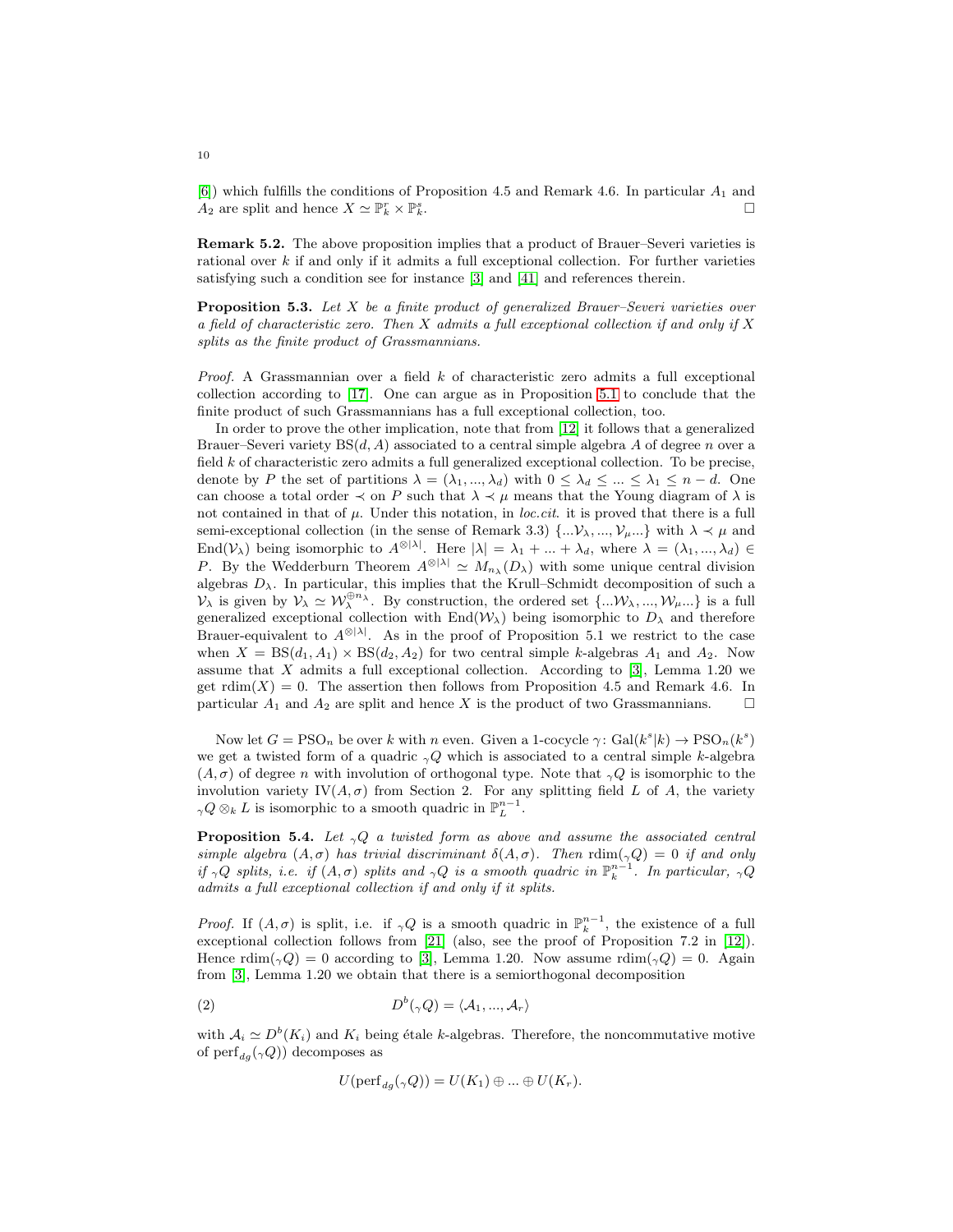On the other hand (see [\[38\]](#page-19-20), Example 3.11), one has

$$
U(\mathrm{perf}_{dg}(\gamma Q)) \simeq \left(\bigoplus_{\substack{i \geq 0 \\ e\,i\, \text{on}}}^{n-3} U(k)\right) \oplus \left(\bigoplus_{\substack{i > 0 \\ odd}}^{n-3} U(A)\right) \oplus U(C_0^+(A, \sigma)) \oplus U(C_0^-(A, \sigma)).
$$

Therefore, we have the following isomorphism

$$
\left(\bigoplus_{\substack{i\geq 0\\even}}^{n-3} U(k)\right) \oplus \left(\bigoplus_{\substack{i>0\\odd}}^{n-3} U(A)\right) \oplus U(C_0^+(A,\sigma)) \oplus U(C_0^-(A,\sigma)) \simeq U(K_1) \oplus \ldots \oplus U(K_r).
$$

Since the discriminant  $\delta(A,\sigma)$  is trivial, the even Clifford algebra  $C_0(A,\sigma)$  decomposes as  $C_0(A,\sigma) \simeq C_0^+(A,\sigma) \times C^-(A,\sigma)$ , where  $C_0^+(A,\sigma)$  and  $C_0^-(A,\sigma)$  are central simple k-algebras (see [\[20\]](#page-19-10), Theorem 8.10). Using Theorem 4.4 and the universal property of fibre products, the above isomorphism gives rise to an isomorphism

$$
\left(\bigoplus_{\substack{i\geq 0\\even}}^{n-3} U(k)\right) \oplus \left(\bigoplus_{\substack{i>0\\odd}}^{n-3} U(A)\right) \oplus U(C_0^+(A,\sigma)) \oplus U(C_0^-(A,\sigma)) \simeq U(k)^{\oplus r}.
$$

Now Theorem 4.3 implies that A must be split. The same argument shows  ${}_{\gamma}Q$  admits a full exceptional collection if and only if it splits. This completes the proof.  $\Box$ 

Note that in Proposition 5.4 the central simple algebras  $k, A, C_0^+(A, \sigma)$  and  $C_0^-(A, \sigma)$ are the minimal Tits' algebras of  $\gamma Q$ . Recall that the Tits' algebras of the product of adjoint semi-simple algebraic groups are Brauer equivalent to the tensor product of the Tits' algebras of its factors ([\[27\]](#page-19-5), Corollary 2.3). Using Theorems 4.1, 4.2 and 4.4 and the fact that finite products of the considered varieties have full exceptional collections too, one can imitate the proofs of Proposition 5.1 and 5.3 to show easily:

**Corollary 5.5.** Let  $X = \gamma_1 Q_1 \times \cdots \times \gamma_m Q_m$  be the finite product of twisted forms of quadrics as in Proposition 5.4. Let  $(A_i, \sigma_i)$  be the central simple algebra with involution of orthogonal type associated to the factor  $\gamma_i Q_i$ . Then  $\text{rdim}(X) = 0$  if and only if X splits as the product of smooth quadrics, i.e. if all  $(A_i, \sigma_i)$  split. In particular, X admits a full exceptional collection if and only if  $X$  splits as the product of smooth quadrics.

**Theorem 5.6.** Let  $G = PSO_n$  be over R with n even and let  $_{\gamma}Q$  be a twisted form of a quadric associated to a central simple  $\mathbb{R}$ -algebra  $(A, \sigma)$  of degree n with involution of orthogonal type associated to a non-trivial 1-cocycle  $\gamma$ . Then  $\text{rdim}(\gamma Q) = 0$  if and only if  $\gamma Q$  splits, i.e. if  $(A,\sigma)$  splits and  $\gamma Q$  is a smooth quadric in  $\mathbb{P}_k^{n-1}$ . In particular,  $\gamma Q$ admits a full exceptional collection if and only if it splits.

*Proof.* If  $(A, \sigma)$  splits, i.e. if  $\gamma Q$  is a smooth quadric in  $\mathbb{P}_{\mathbb{R}}^{n-1}$ , the existence of a full exceptional collection follows from [\[21\]](#page-19-25) (see also [\[12\]](#page-19-24)). Hence  $\text{rdim}(\gamma Q) = 0$  according to [\[3\]](#page-18-3), Lemma 1.20. Now assume  $\text{rdim}(\gamma Q) = 0$ . Then the derived category  $D^b(\gamma Q)$  must have a semiorthogonal decomposition of the form

(3) 
$$
D^{b}(\gamma Q) = \langle A_1, ..., A_e \rangle
$$

with  $A_i \simeq D^b(\mathbb{R}, K_i)$  and  $K_i$  being étale R-algebras (see [\[2\]](#page-18-2), Proposition 6.1.6). We notice that  $K_i \simeq \mathbb{R}^{\times n_i} \times \mathbb{C}^{\times m_i}$ . Now [\[3\]](#page-18-3), Lemma 1.17 implies

(4) 
$$
D^{b}(K_i) \simeq D^{b}(\mathbb{R})^{\times n_i} \times D^{b}(\mathbb{C})^{\times m_i}.
$$

According to [\[12\]](#page-19-24), there is a semiorthogonal decomposition with exactly  $n-1$  components

$$
D^{b}(\gamma Q) = \langle D^{b}(k), D^{b}(A), ..., D^{b}(k), D^{b}(A), D^{b}(C(A, \sigma)) \rangle.
$$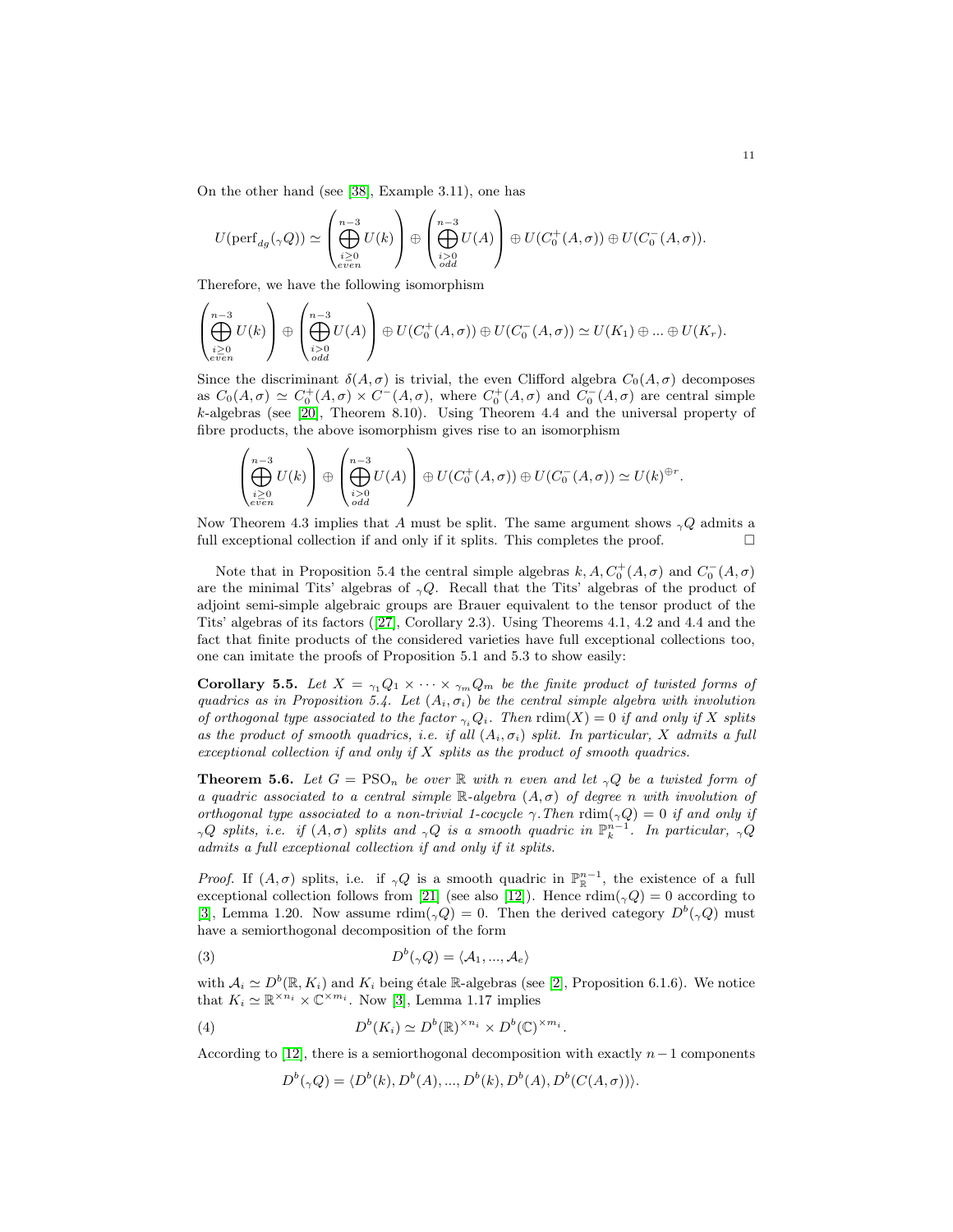12

Note that this semiorthogonal decomposition is induced by vector bundles  $\mathcal{V}_1, \mathcal{V}_2, ..., \mathcal{V}_{n-1}$ on  $_{\gamma}Q$  satisfying End(V<sub>1</sub>) = k, End(V<sub>2</sub>) = A, ..., End(V<sub>n−1</sub>) = C(A, $\sigma$ ). Now the noncommutative motive of  $\text{perf}_{dg}(\gamma Q)$  decomposes as

$$
U(\mathrm{perf}_{dg}(\gamma Q)) = U(k) \oplus U(A) \oplus ... \oplus U(k) \oplus U(A) \oplus U(C(A, \sigma)).
$$

From [\[20\]](#page-19-10), Theorem 8.10 we know that  $C(A, \sigma)$  is either a central simple algebra over  $\mathbb C$  or that  $C(A, \sigma)$  splits as the direct product of two central simple R-algebras. In the first case  $C(A, \sigma) \simeq M_s(\mathbb{C})$  whereas in the latter case  $C(A, \sigma)$  is isomorphic to  $A_1 \times A_2$ , where  $A_i$  is isomorphic to  $M_{n_1}(\mathbb{R})$  or  $M_{n_2}(\mathbb{H})$ . By Morita equivalence we have  $D^b(M_s(\mathbb{C})) \simeq D^b(\mathbb{C}),$  $D^{b}(M_{n_1}(\mathbb{R})) \simeq D^{b}(\mathbb{R})$  and  $D^{b}(M_{n_2}(\mathbb{H})) \simeq D^{b}(\mathbb{H})$ . So there are two cases to consider. First case: If  $C(A, \sigma) \simeq M_s(\mathbb{C})$ , one has  $\text{rk} K_0(\gamma Q) = n - 1$  and from (3) and (4) we conclude

(5) 
$$
n-1 = \sum_{i=1}^{e} n_i + \sum_{i=1}^{e} m_i.
$$

After base change to  $\mathbb{C}$ , the vector bundles  $\mathcal{V}_1 \otimes_{\mathbb{R}} \mathbb{C}, \mathcal{V}_2 \otimes_{\mathbb{R}} \mathbb{C}, \dots, \mathcal{V}_{n-1} \otimes_{\mathbb{R}} \mathbb{C}$  on the smooth quadric  ${}_{\gamma}Q\otimes_{\mathbb{R}}\mathbb{C}$  give rise to a semiorthogonal decomposition of  $D^b({}_{\gamma}Q\otimes_{\mathbb{R}}\mathbb{C})$ . Moreover, we have

$$
\text{End}(\mathcal{V}_{n-1}\otimes_{\mathbb{R}}\mathbb{C}))\simeq \text{End}(\mathcal{V}_{n-1})\otimes_{\mathbb{R}}\mathbb{C}\simeq M_s(\mathbb{C})\otimes_{\mathbb{R}}\mathbb{C}\simeq M_s(\mathbb{C})\times M_s(\mathbb{C})
$$

and therefore  $\text{rk} K_0(\gamma Q \otimes_{\mathbb{R}} \mathbb{C}) = n$ . Since  $\text{End}(\mathcal{V}_{n-1}) \otimes_{\mathbb{R}} \mathbb{C} \simeq M_s(\mathbb{C}) \times M_s(\mathbb{C})$ , we obtain with the semiorthogonal decomposition  $(3)$  in view of  $(4)$  that

$$
n = \sum_{i=1}^{e} n_i + 2 \sum_{i=1}^{e} m_i.
$$

Taking the difference of the latter equation with (5) we find

$$
(6) \t\t\t 1 = \sum_{i=1}^{e} m_i
$$

Without loss of generality, we can assume  $m_1 = ... = m_{e-1} = 0, m_e = 1$ . This gives us the following isomorphism of noncommutative motives

$$
U(\mathbb{R})^{\oplus (n-2)} \oplus U(\mathbb{C}) \simeq U(\mathbb{R}) \oplus U(A) \oplus \cdots \oplus U(\mathbb{R}) \oplus U(A) \oplus U(\mathbb{C}).
$$

Now [\[39\]](#page-20-2), Proposition 4.5 implies

$$
U(\mathbb{R})^{\oplus (n-2)} \simeq U(\mathbb{R}) \oplus U(A) \oplus \cdots \oplus U(\mathbb{R}) \oplus U(A)
$$

and Theorem 4.3 shows that A splits. This gives the assertion for the case  $C(A, \sigma) \simeq$  $M_s(\mathbb{C})$ .

Second case: Now let  $C(A, \sigma) = A_1 \times A_2$  be the product of two central simple R-algebras. In this case the rank of the Grothendieck group  $K_0(\gamma Q)$  must be n. Therefore

(7) 
$$
n = \sum_{i=1}^{e} n_i + \sum_{i=1}^{e} m_i.
$$

After base change to C, we obtain

(8) 
$$
n = \sum_{i=1}^{e} n_i + 2 \sum_{i=1}^{e} m_i.
$$

From (7) and (8) we find  $0 = \sum_{i=1}^{e} m_i$ . This gives

$$
U(\mathbb{R})^{\oplus n} \simeq U(\mathbb{R}) \oplus U(A) \oplus \cdots \oplus U(\mathbb{R}) \oplus U(A) \oplus U(A_1) \oplus U(A_2).
$$

Again Theorem 4.3 implies that A splits. This completes the proof.  $\Box$ 

The next result generalizes Theorem 5.6. We give the proof in detail, although it is similar to the proof of Theorem 5.6.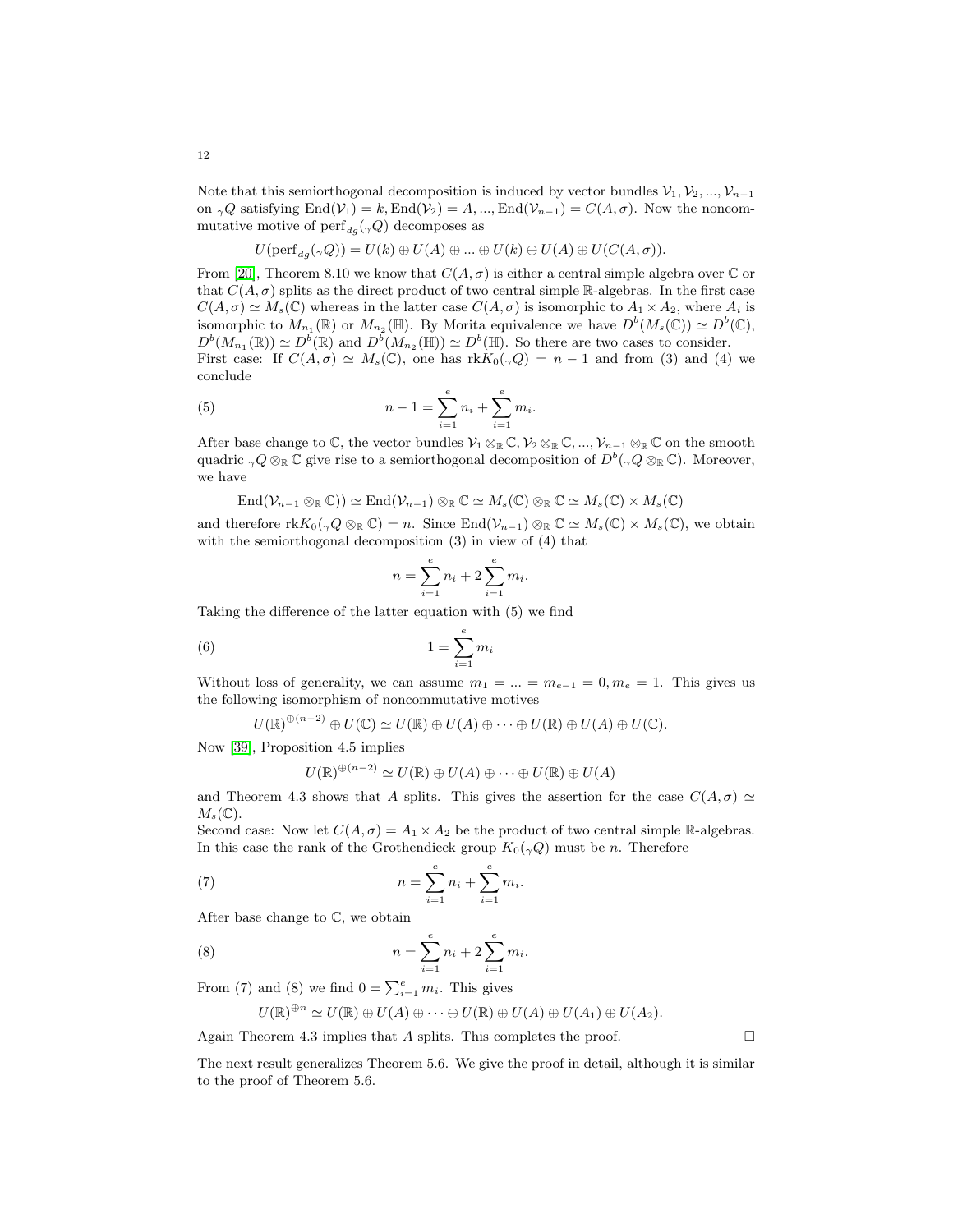**Theorem 5.7.** Let  $X = \gamma_1 Q_1 \times \cdots \times \gamma_m Q_m$  be a finite product of twisted quadrics as in Theorem 5.6. Then  $\text{rdim}(X) = 0$  if and only if X splits as the product of smooth quadrics, i.e. if all  $(A_i, \sigma_i)$  split. In particular, X admits a full exceptional collection if and only if X splits as the product of smooth quadrics.

*Proof.* We give a proof only for the case  $X = \gamma_1 Q_1 \times \gamma_2 Q_2$ . Let  $(A_1, \sigma_1)$  and  $(A_2, \sigma_2)$  be the involution algebras associated with  $_{\gamma_1}Q_1$  and  $_{\gamma_2}Q_2$ . Denote by n the degree of  $(A_1,\sigma_1)$  and by m the degree of  $(A_2, \sigma_2)$ . We restrict ourselves to the case where  $C(A_1, \sigma_1) \simeq M_s(\mathbb{C})$ and  $C(A_2, \sigma_2) \simeq M_r(\mathbb{C})$ , since the other cases are proved analogously. Recall from [\[12\]](#page-19-24) that  $_{\gamma_1}Q_1$  and  $_{\gamma_2}Q_2$  have semiorthogonal decompositions

(9) 
$$
D^{b}(\gamma_{1}Q_{1}) = \langle D^{b}(k), D^{b}(A_{1}), ..., D^{b}(k), D^{b}(A_{1}), D^{b}(C(A_{1}, \sigma_{1})) \rangle
$$

and

(10) 
$$
D^{b}(\gamma_{2}Q_{2}) = \langle D^{b}(k), D^{b}(A_{2}), ..., D^{b}(k), D^{b}(A_{2}), D^{b}(C(A_{2}, \sigma_{2})) \rangle.
$$

From [\[12\]](#page-19-24) it follows that the number of components in (9) respectively (10) is  $n-1$ , respectively  $m-1$ . According to [\[22\]](#page-19-22), the product  $X = \gamma_1 Q_1 \times \gamma_2 Q_2$  has a semiorthogonal decomposition which is constructed by taking successive tensor products of the components of the semiorthogonal decompositions (9) and (10). Considering the case  $C(A_1, \sigma_1) \simeq M_s(\mathbb{C})$ and  $C(A_2, \sigma_2) \simeq M_r(\mathbb{C})$ , it is an exercise to verify that

(11) 
$$
\text{rk} K_0(X) = (n-1)(m-1) + 1.
$$

This is also the number of components in the semiorthogonal decomposition of  $D^b(X)$ , obtained by taking successive tensor products of the components of (9) and (10). The number of components in the semiorthogonal decomposition of  $D<sup>b</sup>(X)$  that are equivalent to  $D^b(\mathbb{C})$  is

$$
(n-1)(m-1) + 1 - (n-2)(m-2) = m + n - 2.
$$

So after base change to C, we obtain

(12) 
$$
\text{rk} K_0(X \otimes_{\mathbb{R}} \mathbb{C}) = (n-2)(m-2) + 2(m+n-2).
$$

Assuming  $\text{rdim}(X) = 0$ , there must be a semiorthogonal decomposition

(13) 
$$
D^{b}(\gamma Q) = \langle A_1, ..., A_e \rangle
$$

with  $A_i \simeq D^b(K_i)$  and  $K_i$  being étale R-algebras. As in the proof of Proposition 5.6, we have

(14) 
$$
D^{b}(K_i) \simeq D^{b}(\mathbb{R})^{\times n_i} \times D^{b}(\mathbb{C})^{\times m_i}.
$$

Comparing  $(11)$ ,  $(13)$  and  $(14)$ , we find

(15) 
$$
(n-1)(m-1) + 1 = \sum_{i=1}^{e} n_i + \sum_{i=1}^{e} m_i.
$$

From  $(12)$  and base change of the semiorthogonal decomposition  $(13)$  to  $\mathbb{C}$ , we get

(16) 
$$
(n-2)(m-2) + 2(m+n-2) = nm = \sum_{i=1}^{e} n_i + 2 \sum_{i=1}^{e} m_i.
$$

Taking the difference of the equation (16) with equation (15) implies  $n+m-2=\sum_{i=1}^e m_i$ and therefore  $nm - 2n - 2m + 4 = \sum_{i=1}^{e} n_i$ . Now (13) gives the following isomorphism for the noncommutative motive of  $\text{perf}_{da}(X)$ 

$$
U(\mathrm{perf}_{dg}(X)) \simeq U(\mathbb{R})^{\oplus (nm-2n-2m+4)} \oplus U(\mathbb{C})^{\oplus (n+m-2)}.
$$

The semiorthogonal decomposition of the product  $X = \gamma_1 Q_1 \times \gamma_2 Q_2$  gives  $U(\mathrm{perf}_{dg}(X)) \simeq ((U(\mathbb{R}) \oplus U(A_1) \oplus U(A_2) \oplus U(A_1 \otimes A_2))^{\oplus \frac{(n-2)(m-2)}{4}} \oplus U(\mathbb{C})^{\oplus (n+m-2)}.$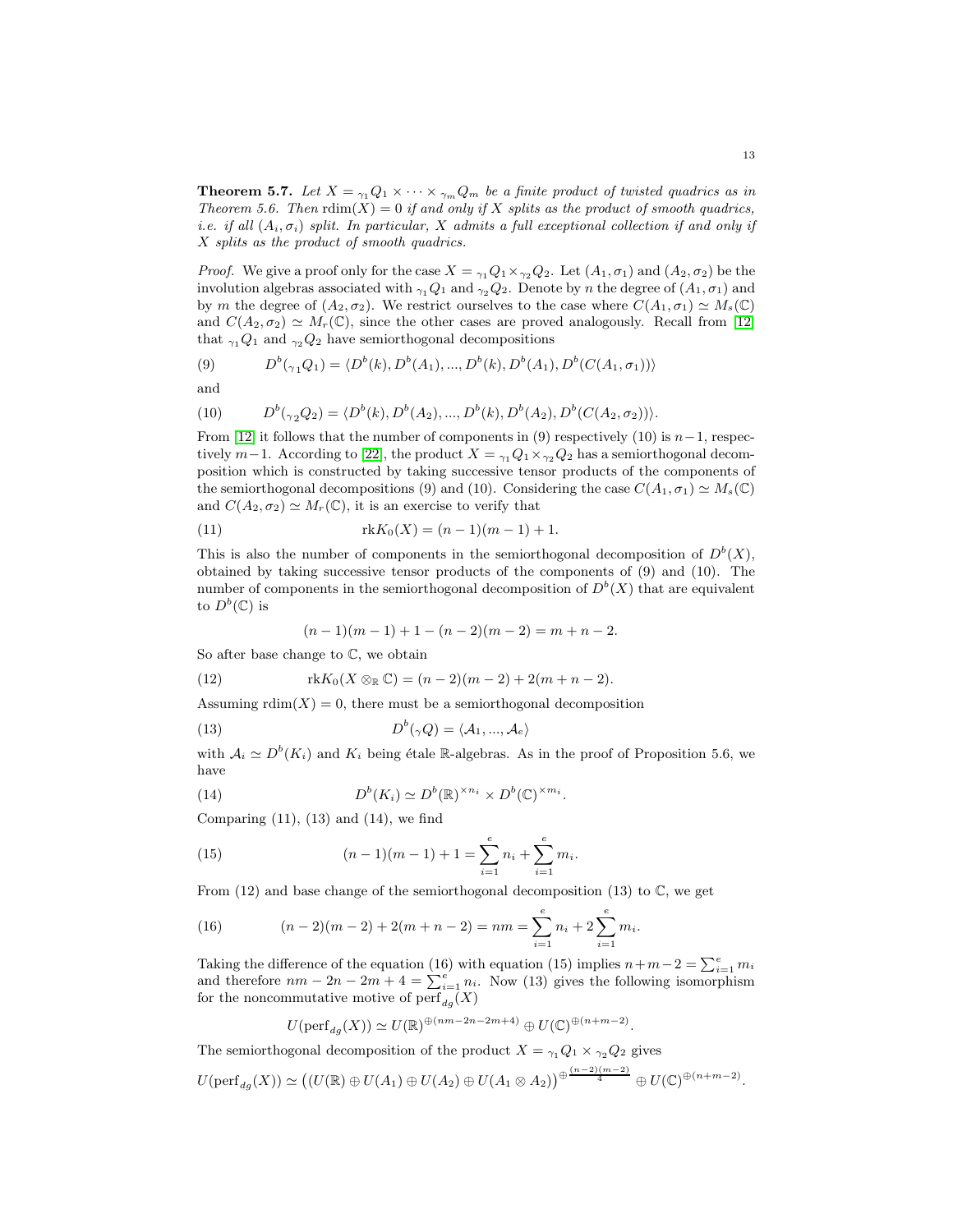Comparing both isomorphisms for  $U(\text{perf}_{d_g}(X))$ , Proposition 4.5 of [\[39\]](#page-20-2) implies

$$
((U(\mathbb{R}) \oplus U(A_1) \oplus (A_2) \oplus U(A_1 \otimes A_2)) \oplus \frac{(n-2)(m-2)}{4} \simeq U(\mathbb{R}) \oplus (nm-2n-2m+4)
$$

Theorem 4.3 implies that  $A_1$  and  $A_2$  split. This completes the proof.

More generally, Theorem 4.2 has the following consequence.

Proposition 5.8. Let G be a split simply connected simple algebraic group of classical type  $A_n$  or  $C_n$  over k and  $P \subset G$  a parabolic subgroup. Moreover, let  $\gamma$  be a 1-cocycle,  $X =$  $G/P$  the homogeneous variety and  $_YX$  its twisted form. If  $_YX$  admits a full exceptional collection, then  $\gamma$  must be the trivial 1-cocycle. In other words, non-trivial twisted flags of the considered type do not have full exceptional collections.

*Proof.* Let  $\tilde{G}$  and  $\tilde{P}$  be the universal covers of G and P respectively and  $R(\tilde{G})$  and  $R(\tilde{P})$ the associated representation rings. One has the character group  $Ch = Hom(\widetilde{Z}, \mathbb{G}_m)$  which is a finite group. Now let  $\rho_1, ..., \rho_n$  be a Ch-homogeneous basis of  $R(\widetilde{P})$  over  $R(\widetilde{G})$  and  $A_{\chi(i),\gamma}$  the Tits' central simple algebras associated to  $\rho_i$ . It is clear that  $n \geq \text{ord}(Ch)$ (see [\[32\]](#page-19-4) for details on the basis  $\rho_1, ..., \rho_n$ ). Assuming the existence of a full exceptional collection in  $D^b(\gamma X)$ , Theorem 4.1 gives an isomorphism

(17) 
$$
\bigoplus_{i=1}^{n} U(A_{\chi(i),\gamma}) \simeq U(\gamma X) \simeq U(k) \oplus ... \oplus U(k)
$$

Now Theorem 4.2 implies that the Brauer classes  $[A_{\chi(i),\gamma}]$  must be trivial for all characters  $\chi(i)$ . From the classification of the minimal Tits' algebras for simply connected classical groups (see [\[20\]](#page-19-10), p.378) we conclude that the 1-cocycle  $\gamma$  must be trivial. This completes the proof.  $\square$ 

Remark 5.9. We believe that in Proposition 5.8 we actually have if and only if.

Corollary 5.10. Let  $G_1, ..., G_n$  be split simply connected simple algebraic groups as in Proposition 5.8 and  $\gamma_i$  1-cocycles. Given parabolic subgroups  $P_i \subset G_i$ , let  $\gamma_i(G_i/P_i)$  be the twisted forms of  $G_i/P_i$ . If  $X = \gamma_1(G_1/P_1) \times ... \times \gamma_n(G_n/P_n)$  admits a full exceptional collection, then all 1-cocycles  $\gamma_i$  must be trivial.

Proof. We just sketch the proof as it is completely analogous to that of Proposition 5.8. Consider the classification of the minimal Tits' algebras for simply connected classical groups given in [\[20\]](#page-19-10) (see also [\[27\]](#page-19-5)). Then the successive tensor products of the Tits' algebras of each factor gives simple algebras that are Brauer equivalent to the Tits' algebras of X. From Theorem 4.2 we conclude that all these algebras must be trivial in the respective Brauer group. Hence all 1-cocycles  $\gamma_i$  must be trivial.

6. Categorical representability in dimension zero and rational points

Propositions 5.1, 5.3, 5.4 and Theorems 5.6 and 5.7 are closely related to the existence of k-rational points on the considered varieties. For details and further results in this direction see [\[2\]](#page-18-2), [\[3\]](#page-18-3), [\[7\]](#page-18-1) and [\[9\]](#page-18-5). Recall the definition of categorical representability from [\[2\]](#page-18-2).

**Definition 6.1.** A k-linear triangulated category  $T$  is representable in dimension  $m$  if it admits a semiorthogonal decomposition  $T = \langle A_1, ..., A_r \rangle$  and for each  $i = 1, ..., r$  there exists a smooth projective connected variety  $Y_i$  with  $\dim(Y_i) \leq m$ , such that  $\mathcal{A}_i$  is equivalent to an admissible subcategory of  $D^b(Y_i)$ .

We will use the following notation:

rdim(T) := min{m | T is representable in dimension m},

whenever such a finite m exists.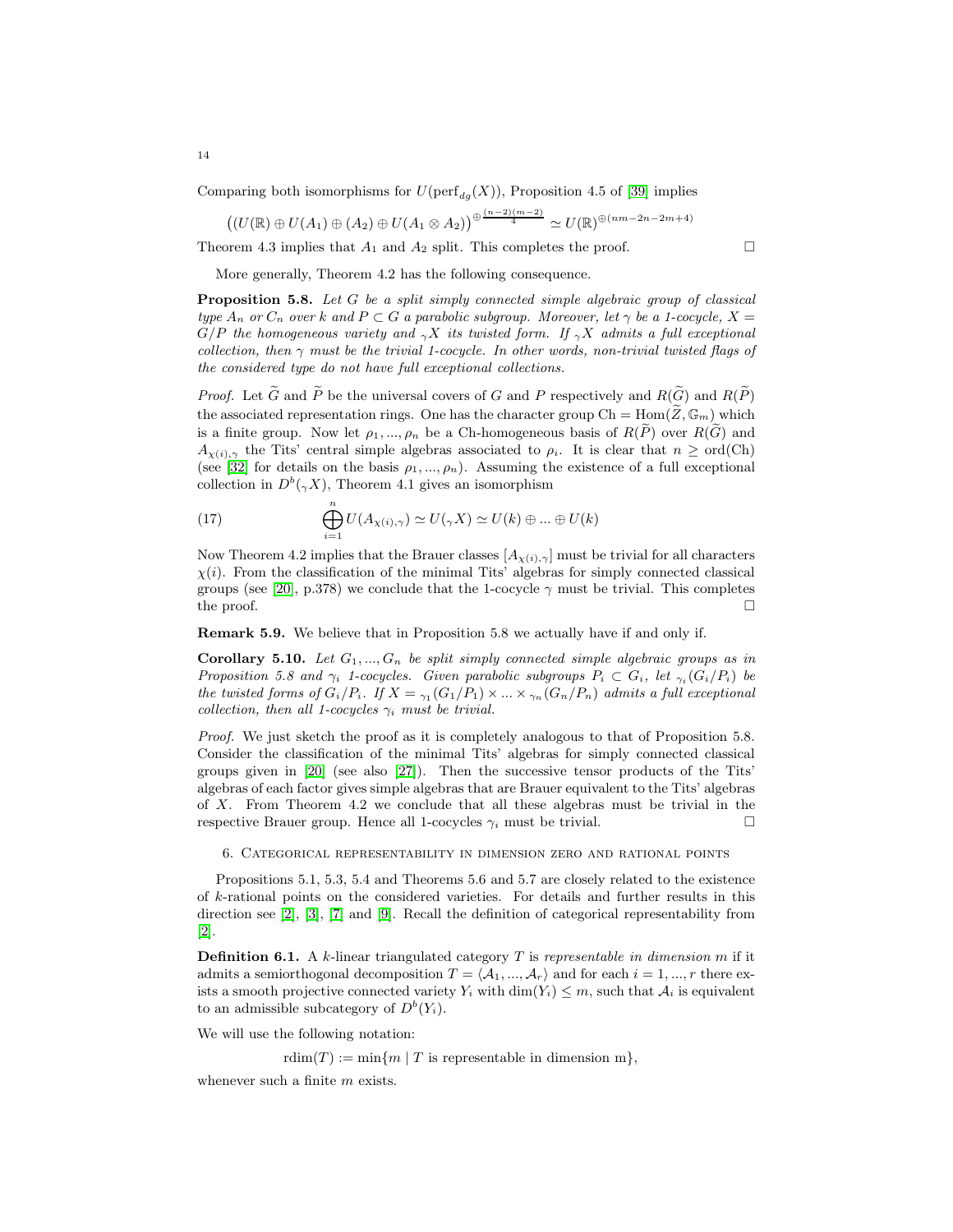**Definition 6.2.** Let X be a smooth projective k-variety. One says X is representable in dimension m if  $D^b(X)$  is representable in dimension m. We will write

 $rdim(X) := rdim(D^b(X)),$   $rcodim(X) := dim(X) - rdim(X).$ 

Based on the idea of the proof of Proposition 5.1, we obtain:

**Theorem 6.3.** Let  $X$  be the finite product of Brauer–Severi varieties over a field  $k$ . Then the following are equivalent:

(i)  $rdim(X) = 0$ .

(ii) X admits a full exceptional collection.

(iii)  $X$  is rational over  $k$ .

 $(iv)$  X admits a k-rational point.

Proof. The equivalence of (iii) and (iv) is an application of a Theorem of Châtelet (see [\[16\]](#page-19-11), Theorem 5.1.3) and the Lang–Nishimura Theorem. To be precise, if  $X = Y_1 \times \cdots \times Y_r$ is birational over k to some  $\mathbb{P}_k^n$ , we can consider the rational map  $\mathbb{P}_k^n \dashrightarrow X$  to obtain a  $k$ -rational point on X from the Lang–Nishimura Theorem. Now assume X admits a k rational point. Note that we have the projections  $p_i : X \to Y_i$  which, again by the Lang– Nishimura Theorem, provide us with  $k$ -rational points on every  $Y_i$ . The before mentioned Theorem of Châtelet implies  $Y_i \simeq \mathbb{P}_k^{m_i}$  for all  $i \in \{1, ..., r\}$ . Thus  $X \simeq \mathbb{P}_k^{m_1} \times ... \times \mathbb{P}_k^{m_r}$ . The equivalence of (ii) and (iii) is the content of Remark 5.2.

It remains to show that (i) is equivalent to (iii). So we assume  $\text{rdim}(X) = 0$ . From Proposition 5.1 it follows that  $X$  splits as the direct product of projective spaces. Therefore, X is k-rational. On the other hand, if X is rational over k there is a birational map  $\mathbb{P}_k^s \dashrightarrow X = Y_1 \times Y_2$  and by the Lang–Nishimura Theorem X admits a k-rational point. We conclude  $X \simeq \mathbb{P}_k^n \times \mathbb{P}_k^m$ . Therefore X has a full (strong) exceptional collection. Again, Lemma 1.20 of [\[3\]](#page-18-3) implies  $\text{rdim}(X) = 0$ . This completes the proof.

**Remark 6.4.** In [\[3\]](#page-18-3), the statement of Theorem 6.3 is proved for the special case where X is a Brauer–Severi surface. The proof in loc.cit. however relies on the transitivity of the Braid group action on the set of full exceptional collections on  $X \otimes_k k^s = \mathbb{P}^2_{k^s}$  and makes use of Galois descent.

**Theorem 6.5.** Let  $X$  be a finite product of generalized Brauer–Severi varieties over a field k of characteristic zero. Then  $\text{rdim}(X) = 0$  if and only if X splits as the finite product of Grassmannians over k.

*Proof.* We mentioned in Proposition 5.3 that a finite product  $X$  of Grassmannians over  $k$ admits a full exceptional collection. Lemma 1.20 of [\[3\]](#page-18-3) immediately implies  $\text{rdim}(X) = 0$ .

Now assume  $\text{rdim}(X) = 0$ . Now see the proof of Proposition 5.3 to conclude with Proposition 4.5 that X splits as the direct product of Grassmannians. Therefore, X is  $k$ -rational.

**Corollary 6.6.** Let  $X$  be the finite product of generalized Brauer–Severi varieties over a field of characteristic zero. Then  $\text{rdim}(X) = 0$  if and only if it admits a full exceptional collection.

**Remark 6.7.** Theorem 6.5 shows that if  $\text{rdim}(X) = 0$  for a finite product X of generalized Brauer–Severi varieties over a field  $k$  of characteristic zero, then  $X$  must be rational over k and has therefore a k-rational point. Note that the other implication does not hold. Indeed, let  $(a, b)$  be a non-split quaternion algebra over a field k of characteristic zero. Consider the central simple algebra  $A = M_n((a, b))$  for  $n \geq 2$  and the associated generalized Brauer–Severi variety  $X = BS(d, A)$  with for instance  $d = 4$ . As  $ind((a, b)) = 2$ divides  $d = 4$ , results in [\[11\]](#page-19-12) show that X admits a k-rational point. But Theorem 6.15 from below implies  $\text{rdim}(X) = 1 \neq 0$ .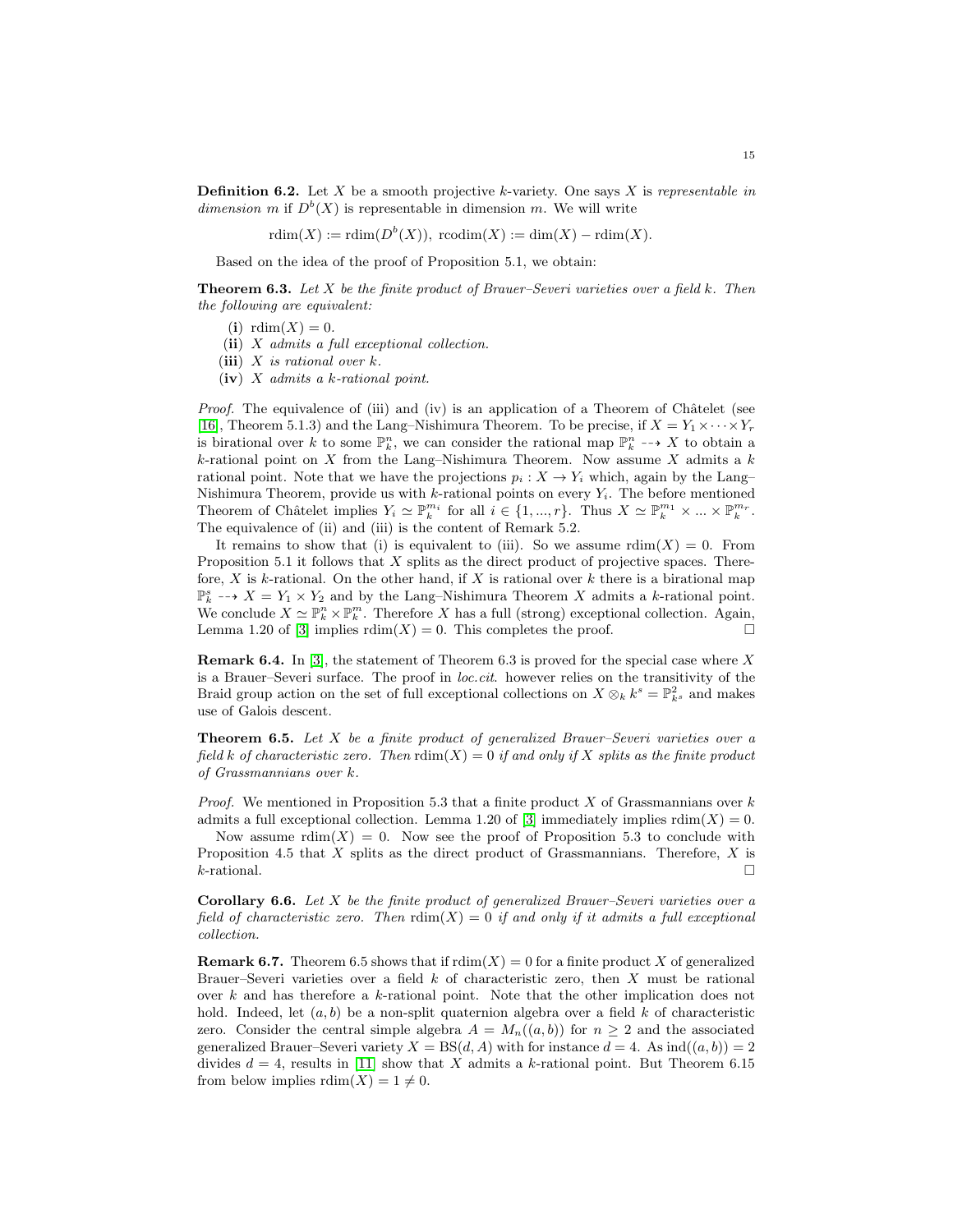Recall that a central simple algebra  $(A, \sigma)$  with involution is called *isotropic* if  $\sigma(a) \cdot a =$ 0 for some nonzero element  $a \in A$ . So after base change to some splitting field L of A the involution variety associated to an isotropic involution algebra  $(A, \sigma)$  becomes a quadric  $V(q)$  where q is an isotropic quadratic form over L (see [\[20\]](#page-19-10), p.74 Example 6.6).

**Proposition 6.8.** Let  $_{\gamma}Q$  be as in Proposition 5.4 and assume the associated involution algebra  $(A, \sigma)$  is isotropic. Then the following are equivalent:

- (i) rdim $({}_\gamma Q) = 0$ .
- (ii)  $\gamma Q$  admits a full exceptional collection.
- (iii)  $\gamma Q$  is rational over k.
- (iv)  $\gamma Q$  admits a k-rational point.

*Proof.* If  $_{\gamma}Q$  admits a full exceptional collection, rdim( $_{\gamma}Q$ ) = 0. Now if rdim( $_{\gamma}Q$ ) = 0, Proposition 5.4 implies that A is split and therefore  $\gamma Q$  must be a smooth quadric induced by an isotropic quadratic form. Hence  $\gamma Q$  admits a full exceptional collection. This proves the equivalence of (i) and (ii). Assume (ii). Then Proposition 5.4 shows that  $A$  is split and hence  $_{\gamma}Q$  is isomorphic to a smooth isotropic quadric which has a k-rational point. On the other hand, if  $_{\gamma}Q$  admits a k-rational point, Proposition 4.3 of [\[40\]](#page-20-0) implies that A is split and so  $\gamma Q$  must be a smooth quadric (which admits a full exceptional collection). This proves the equivalence of (ii) and (iii). Now it is well-known that (iii) and (iv) are equivalent (see for instance [\[15\]](#page-19-6)).  $\square$ 

# Corollary 6.9. Proposition 6.8 also holds for finite products.

*Proof.* Let  $X = X_1 \times \cdots \times X_n$  be the finite product of twisted quadrics as in Proposition 5.4. We show the equivalence of (i) and (ii). For this, assume  $X$  admits a full exceptional collection. Then  $\text{rdim}(X) = 0$ . On the other hand, if  $\text{rdim}(X) = 0$ , Corollary 5.5 implies that X is isomorphic to the product of smooth isotropic quadrics and hence admits a full exceptional collection. Now assume  $X$  admits a full exceptional collection. Then Corollary 5.5 shows that X is isomorphic to the product of smooth isotropic quadrics and so has a k-rational point. On the other hand, the existence of a k-rational point on  $X$  gives us a k-rational point on any  $X_i$  by the Lang–Nishimura Theorem. Then Proposition 4.3 of [\[40\]](#page-20-0) implies that any  $X_i$  must be a smooth isotropic quadric. Since a smooth quadric admits a full exceptional collection, the product X admits a full exceptional collection, too. This shows the equivalence of (ii) and (iii). Finally, if X has a k-rational point, each  $X_i$  has a  $k$ -rational point and must be a smooth isotropic quadric, which is  $k$ -rational. Therefore  $X$  is rational. Clearly, if  $X$  is  $k$ -rational it admits a  $k$ -rational point.

**Proposition 6.10.** Let  $_{\gamma}Q$  be as in Proposition 5.6 and assume the associated involution algebra  $(A, \sigma)$  is isotropic. Then the following are equivalent:

- (i) rdim( $_{\gamma}Q$ ) = 0.
- (ii)  $_{\gamma}Q$  admits a full exceptional collection.
- (iii)  $_{\gamma}Q$  is rational over  $\mathbb{R}$ .
- (iv)  $\gamma Q$  admits a R-rational point.

Proof. The proof is the same as for Theorem 6.3 with the difference that one uses Theorem 5.6 instead of Proposition 5.1.

Corollary 6.11. Proposition 6.10 also holds for finite products.

**Proposition 6.12.** Let  $X = X_1 \times \cdots \times X_n$  be a finite product over k (char(k)  $\neq 2$ ) of dimension at least two. Assume  $X_i$  is either a Brauer–Severi variety or a twisted form of a quadric as in Proposition 5.4. If X is k-rational, then  $\text{codim}(X) \geq 2$ .

*Proof.* If X is k-rational, it admits a k-rational point. By Lang–Nishimura Theorem, any of the factors  $X_i$  admits a k-rational point. If  $X_i$  is a Brauer–Severi variety, Theorem 6.3 implies that  $X_i$  has a full exceptional collection. If  $X_i$  is a twisted form of a smooth quadric

16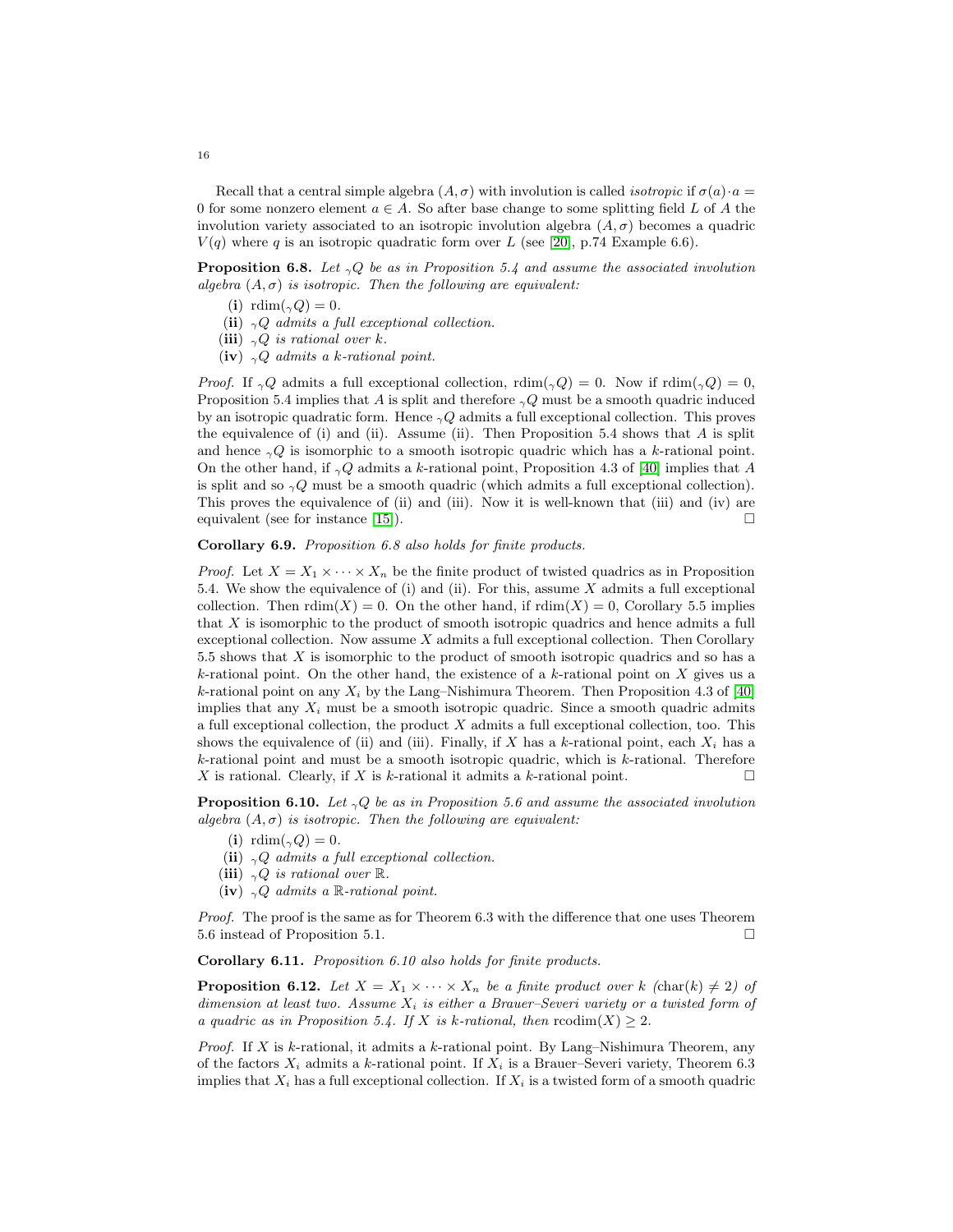(as in Proposition 5.4), Proposition 6.8 shows that  $X_i$  has a full exceptional collection. Therefore, the product X admits a full exceptional collection and hence  $\text{rdim}(X) = 0$ . As  $\dim(X) \geq 2$ , we conclude rcodim $(X) \geq 2$ .

**Proposition 6.13.** Let  $X = X_1 \times \cdots \times X_n$  be a finite product over  $\mathbb R$  of dimension at least two. Assume  $X_i$  is either a Brauer–Severi variety or a twisted form of a quadric as in Proposition 5.6. If X is k-rational, then  $\text{rcodim}(X) \geq 2$ .

Finally, we want to calculate  $\text{rdim}(X)$  for generalized Brauer–Severi and certain involution varieties in the case A is non-split. We first generalize [\[30\]](#page-19-9), Proposition 4.1.

**Proposition 6.14.** Let  $X = BS(r, A)$  be a generalized Brauer–Severi variety over a field k of characteristic zero. Then  $\text{rdim}(X) \leq \text{ind}(A)-1$ . In particular  $\text{mod}(X) \leq \text{ind}(A)-1$ .

*Proof.* Let  $a = (a_1, ..., a_n) \in \mathbb{N}^r$ , subject to the condition  $n \ge a_1 \ge ... \ge a_1 \ge 0$  (that is Young diagrams with at most  $n - r$  rows and at most r colums). By [\[12\]](#page-19-24) we have a semiorthogonal decomposition

(18) 
$$
D^{b}(X) = \langle A_1, A_2, ..., A_s \rangle,
$$

with components  $A_i$  being equivalent to  $D^b(A^{\otimes d(a)})$ , where  $d(a) = a_1 + \cdots + a_n$ . According to the Wedderburn Theorem, the central simple algebra A is isomorphic to  $M_q(B)$  for a unique central division algebra B and some  $q > 0$ . Now let  $Y_B$  be the Brauer–Severi variety corresponding to B. As B is a division algebra, we have dim(Y<sub>B</sub>) = ind(A)-1 = ind(B)-1. Note that  $D^b(A^{\otimes d(a)}) \simeq D^b(B^{\otimes d(a)})$ . Since  $D^b(B^{\otimes i})$  is an admissible subcategory of  $D^{b}(Y_B)$  for any  $i \geq 0$  (see [\[6\]](#page-18-8)), we immediately conclude

$$
rdim(X) \le dim(Y_B) = ind(X) - 1.
$$

 $\Box$ 

The next result generalizes [\[30\]](#page-19-9), Theorem 1.4.

**Theorem 6.15.** Let  $X = BS(r, A)$  be a generalized Brauer–Severi variety over a field k of characteristic zero with  $\text{ind}(A) \leq 3$ . Then  $\text{rdim}(X) = \text{ind}(A) - 1$ . In particular  $\mathrm{mcd}(X) \leq \mathrm{ind}(A) - 1.$ 

*Proof.* According to Theorem 6.5 a generalized Brauer–Severi variety  $X$  is split if and only if  $\text{rdim}(X) = 0$ . It is a general fact that X splits if and only if  $\text{ind}(A) = 1$ . Therefore,  $rdim(X) = ind(A) - 1 = 0$ . This covers the case  $ind(A) = 1$ . So it remains to prove the assertion for  $r := \text{ind}(A) \in \{2, 3\}$ . By Proposition 6.14 one has  $\text{rdim}(X) \leq \text{ind}(X) - 1 =$ r−1. Assume by contradiction that  $\text{rdim}(X) < r-1$ . So for  $r = 2$  this means  $\text{rdim}(X) = 0$ which gives a contradiction, as A is by assumption non-split. For  $n = 3$ ,  $\text{rdim}(X) < r - 1$ means  $\text{rdim}(X) \leq 1$ . But  $\text{rdim}(X) = 0$  gives a contradiction, since X is non-split. Below we prove that  $\text{rdim}(X) = 1$  also gives a contradiction.

From [\[2\]](#page-18-2), Proposition 6.1.6 and 6.1.10 we conclude that if  $\text{rdim}(X) = 1$  there must be a semiorthogonal decomposition of  $D^b(X)$  whose components are either  $D^b(K)$ , where  $K/k$  is a (finite) separable extension, or  $D^{b}(D)$ , where D is a central division algebra with ind(D)  $\in \{1,2\}$ , or  $D^b(C)$ , where C is a smooth k-curve of positive genus. Note that  $D^b(C)$ cannot be present because  $K_0(X)$  is torsion free. Using the described semiorthogonal decomposition (that we get assuming  $\text{rdim}(X) = 1$ ), we see that the noncommutative motive  $U(\text{perf}_{dq}(X))$  decomposes as

(19) 
$$
U(\text{perf}_{dg}(X)) \simeq \bigoplus_{i=1}^{n} U(K_i) \oplus \left( \bigoplus_{j=1}^{m} U(D_j) \right)
$$

(20) 
$$
\simeq \bigoplus_{a} U(A^{\otimes d(a)})
$$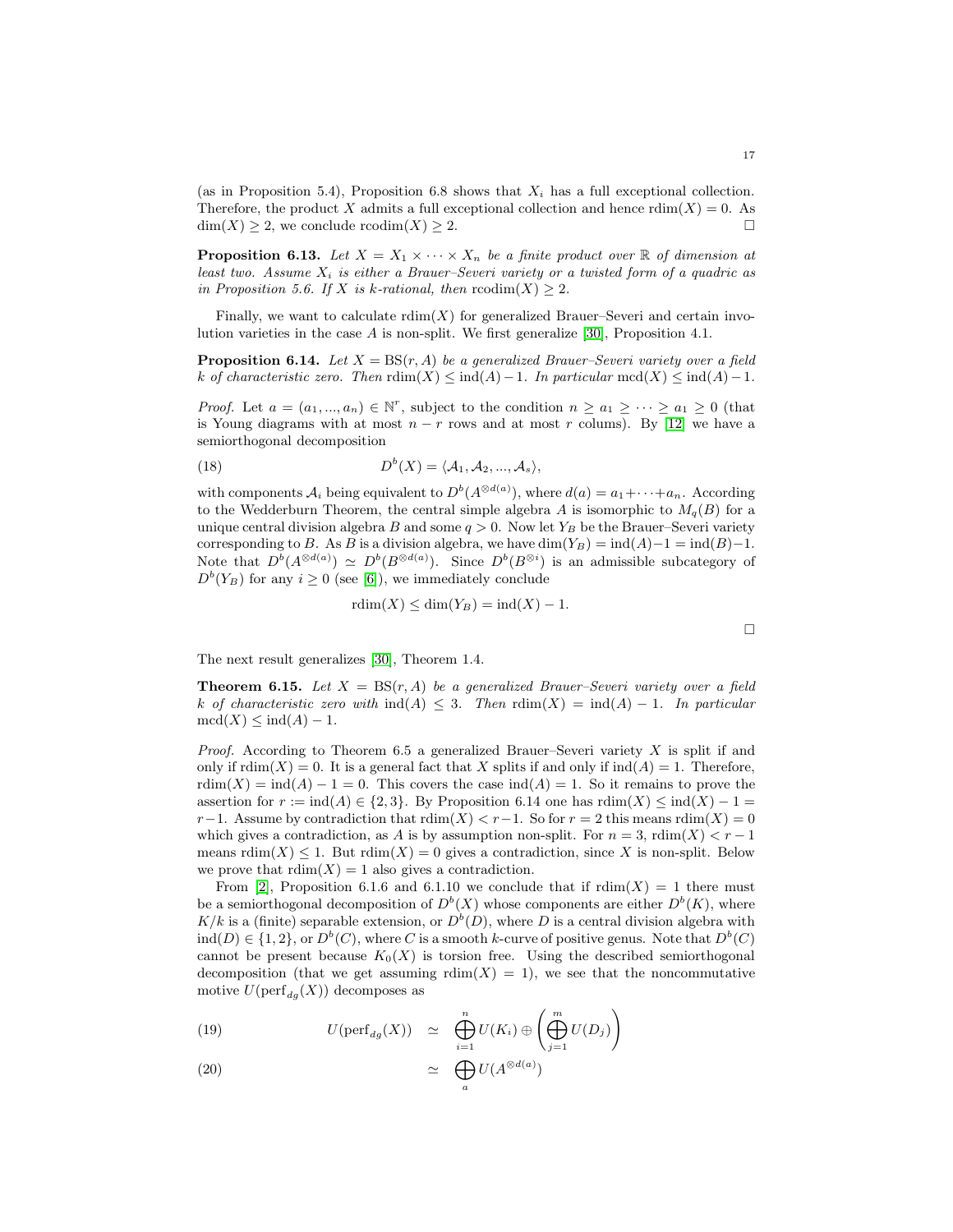for suitable central division algebras  $D_i$  with  $\text{ind}(D_i) \in \{1,2\}$  and suitable separable extensions  $K_i$ . Note that  $K_0(X) \simeq \mathbb{Z}^{\widehat{\oplus s}}$  and therefore  $n + m = s$ . After base change to  $\overline{k}$  we also have  $K_0(X_{\overline{k}}) \simeq \mathbb{Z}^{\oplus s}$ . Now for any  $D^b(K_i)$  we obtain after base change  $D^{b}(K_{i})_{\bar{k}} \simeq \prod_{q=1}^{r_{i}} D^{b}(\bar{k})$ . Hence  $\sum_{i=1}^{n} r_{i} + m = s$ . But this implies  $\sum_{i=1}^{n} r_{i} = n$  and therefore  $r_i = 1$ . The above isomorphisms (19) and (20) then give

$$
\bigoplus_{i=1}^n U(k) \oplus \left( \bigoplus_{j=1}^m U(D_j) \right) \simeq \bigoplus_a U(A^{\otimes d(a)})
$$

Then by Theorem 4.3 we conclude that A must be split or that A must be Brauerequivalent to  $D_j$  for some j. This contradicts  $r = 3$  and completes the proof.

For involution varieties, we have:

**Theorem 6.16.** Let  $X$  be one of the following varieties:

- (i) a twisted quadric associated to a central simple algebra  $(A, \sigma)$  with involution of orthogonal type having trivial discriminant  $\delta(A, \sigma)$ .
- (ii) a twisted quadric associated to a central simple  $\mathbb{R}$ -algebra  $(A, \sigma)$  with involution of orthogonal type.

Then  $\text{rdim}(X) \leq \text{ind}(A) - 1$ . Moreover, if  $\text{ind}(A) \leq 3$ , then  $\text{rdim}(X) = \text{ind}(A) - 1$ . In particular  $mcd(X) \leq ind(A) - 1$ .

Proof. Note that we have a semiorthogonal decomposition (see [\[12\]](#page-19-24))

(21) 
$$
D^{b}(X) = \langle D^{b}(k), D^{b}(A), ..., D^{b}(k), D^{b}(A), D^{b}(C(A, \sigma)) \rangle.
$$

Let us first consider the case where  $X$  is a twisted quadric associated to a central simple R-algebra  $(A, \sigma)$  with involution of orthogonal type. In this case,  $A \simeq M_m(\mathbb{H})$  and  $C(A, \sigma)$ is either a central simple C-algebra or the product of two central simple R-algebras. If  $C(A,\sigma) \simeq M_n(\mathbb{C})$  take  $Y = \text{Spec}(\mathbb{C})$ . Then we see that  $D^b(C(A,\sigma))$  can be embedded into  $D^b(Y)$  as an admissible subcategory. If  $C(A, \sigma) \simeq A_1 \times A_2$ , we have  $D^b(C(A, \sigma)) =$  $D^{b}(A_1) \times D^{b}(A_2)$ . So there is a semiorthogonal decomposition

$$
D^{b}(X) = \langle D^{b}(k), D^{b}(A), ..., D^{b}(k), D^{b}(A), D^{b}(A_{1}), D^{b}(A_{2})\rangle.
$$

Since  $A_1$  and  $A_2$  are central simple R-algebras, it is easy to check that there are smooth projective connected varieties  $Y_1$  and  $Y_2$  of dimension at most one such that  $D^b(A_i)$  is embedded into  $D^b(Y_i)$  as an admissible subcategory. And since  $D^b(M_m(\mathbb{H}))$  is admissible in  $D^b(Z)$ , where Z is the Brauer–Severi curve associated to  $\mathbb{H}$ , we conclude  $\text{rdim}(X) \leq$  $1 = \text{ind}(A) - 1$ . Now let X be a twisted quadric associated to a central simple algebra  $(A, \sigma)$  with involution of orthogonal type having trivial discriminant  $\delta(A, \sigma)$ . In this case,  $C(A, \sigma)$  is the product  $A_1 \times A_2$  of two central simple k-algebras. So there is a semiorthogonal decomposition

$$
D^{b}(X) = \langle D^{b}(k), D^{b}(A), ..., D^{b}(k), D^{b}(A), D^{b}(A_{1}), D^{b}(A_{2})\rangle.
$$

After base change to some splitting field  $L$  of  $A$ , this semiorthogonal decomposition gives rise to the full exceptional collection from Kapranov [\[21\]](#page-19-25) on the smooth quadric  $X \otimes_k L$ .

This in particular implies that  $D^b(A_1) \otimes_k L \simeq D^b(L)$ . The same for  $A_2$ . According to [\[3\]](#page-18-3), Corollary 1.19 this implies that  $A_1$  and  $A_2$  are split by L. Now take L to be a separable splitting field of degree ind(A). Let  $Z_i$  be the Brauer–Severi variety associated to  $D_i$ , where  $D_i$  is the central division algebra for which  $A_i \simeq M_{l_i}(D_i)$  according to the Wedderburn theorem. Now we know that  $D^b(A_i)$  can be embedded as an admissible subcategory into  $D^{b}(Z_i)$ . And since  $\text{ind}(A_i) \leq \text{ind}(A)$ , we obtain  $\dim(Z_i) \leq \text{ind}(A) - 1$  for  $i = 1, 2$ . This gives  $\text{rdim}(X) \leq \text{ind}(A) - 1$ . For the second statement of our theorem, we first consider the split case. So if A is split, i.e. if  $\text{ind}(A) = 1$ , we have  $\text{rdim}(X) = 0$  according to Proposition 6.10 and Proposition 5.4. Therefore,  $\text{rdim}(X) = 0 = \text{ind}(A) - 1$ . If  $\text{ind}(A) = 2$ , the central simple algebra is non-split. So Propositions 5.4 and 6.10 imply  $1 \leq \text{rdim}(X)$ .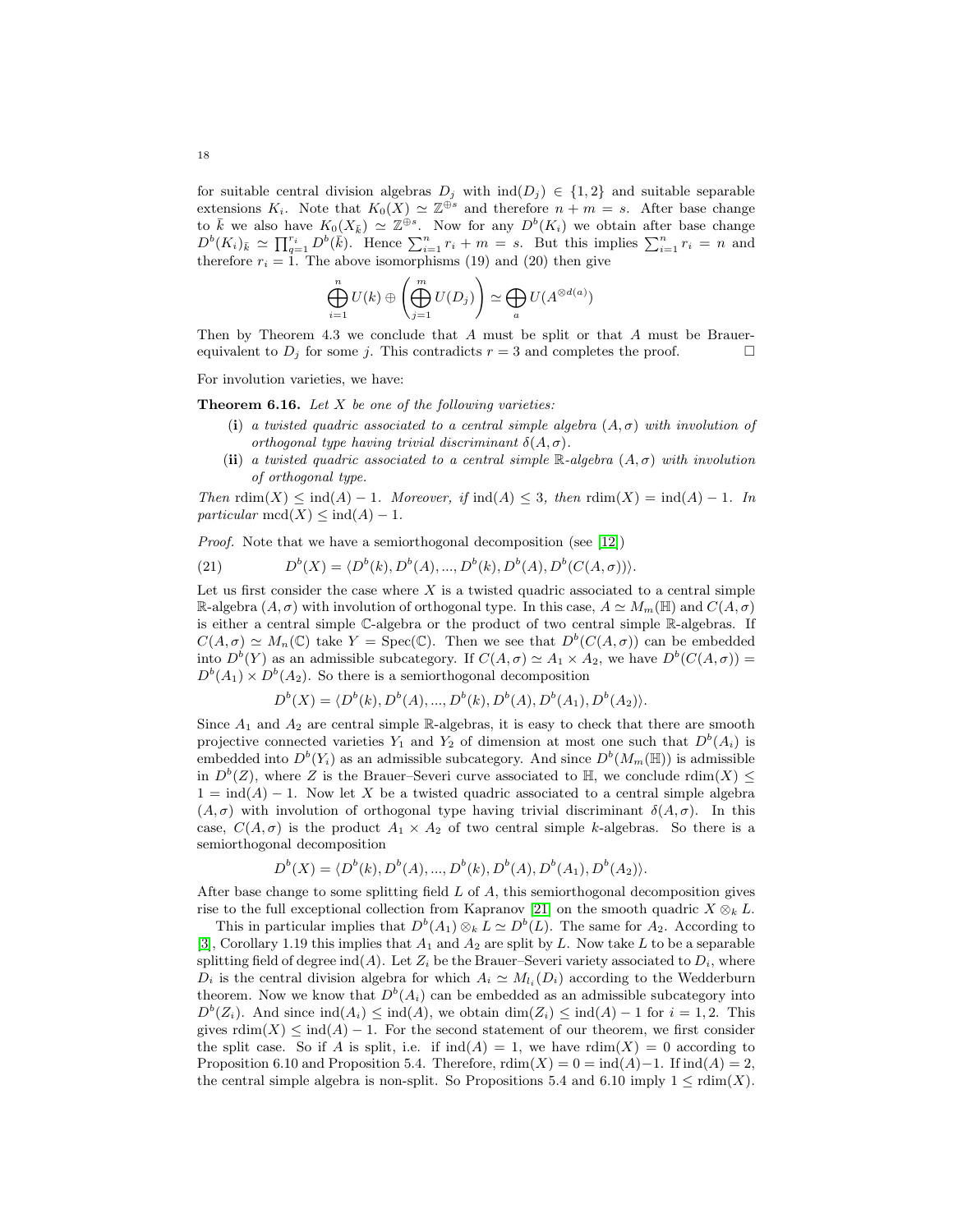On the other hand, the first statement of our theorem gives  $\text{rdim}(X) \leq \text{ind}(A) - 1 = 1$ . Hence  $\text{rdim}(X) = 0 = \text{ind}(A) - 1$ . Finally, consider the case  $\text{ind}(A) = 3$ . Then  $\text{rdim}(X) \le$  $\text{ind}(A) - 1 = 2$ . In what follows, we exclude  $\text{rdim}(X) \in \{0, 1\}$ . Since A is non-split, we immediately have  $\text{rdim}(X) \neq 0$ . Now assume  $\text{rdim}(X) = 1$ . From [\[2\]](#page-18-2), Proposition 6.1.6 and 6.1.10 we conclude that if  $\text{rdim}(X) = 1$  there must be a semiorthogonal decomposition of  $D^b(X)$  whose components are either  $D^b(K)$ , where  $K/k$  is a (finite) separable extension, or  $D^b(D)$ , where D is a central division algebra with  $\text{ind}(D) \in \{1, 2\}$ , or  $D^b(C)$ , where C is a smooth k-curve of positive genus. Note that  $D^b(C)$  cannot be present because  $K_0(X)$ is torsion free. Using the described semiorthogonal decomposition (that we get assuming rdim(X) = 1), we see that the noncommutative motive  $U(\text{perf}_{dq}(X))$  decomposes as

$$
U(\mathrm{perf}_{dg}(X)) \simeq \bigoplus_{i=1}^{n} U(K_i) \oplus \left( \bigoplus_{j=1}^{m} U(D_j) \right)
$$

for suitable central division algebras  $D_j$  with  $\text{ind}(D_j) \in \{1,2\}$  and suitable separable extensions  $K_i$ . Note that  $K_0(X) \simeq \mathbb{Z}^{\oplus r}$  and therefore  $n + m = r$ . After base change to  $\bar{k}$ we also have  $K_0(X_{\bar{k}}) \simeq \mathbb{Z}^{\oplus r}$ . Now for any  $D^b(K_i)$  we obtain after base change  $D^b(K_i)_{\bar{k}} \simeq \prod_{i=1}^{r_i} D^b(\bar{k})$ . Hence  $\sum_{i=1}^{n} r_i + m = r$ . But this implies  $\sum_{i=1}^{n} r_i = n$  and therefore  $r_i = 1$ .  $_{q=1}^{r_i} D^b(\bar{k})$ . Hence  $\sum_{i=1}^n r_i + m = r$ . But this implies  $\sum_{i=1}^n r_i = n$  and therefore  $r_i = 1$ . Note that the semiorthogonal decomposition (21) forces the noncommutative motive to decompose as

$$
U(\mathrm{perf}_{dg}(X)) \simeq \bigoplus_s U(k) \oplus \bigoplus_t U(A) \oplus U(C(A, \sigma)).
$$

Since we assumed  $\text{ind}(A) = 3$ ,  $C(A, \sigma)$  is the product of two central simple algebras  $A_1$ and  $A_2$  (note that case (ii) cannot appear since in this case index is two). But then we have

$$
\bigoplus_{i=1}^{n} U(k) \oplus \left( \bigoplus_{j=1}^{m} U(D_j) \right) \simeq \bigoplus_{s} U(k) \oplus \bigoplus_{t} U(A) \oplus U(A_1) \oplus U(A_2))
$$

Then by Theorem 4.3 we conclude that A must be split or that A must be Brauerequivalent to  $D_j$  for some j. This contradicts ind(A) = 3. This completes the proof.  $\Box$ 

## **REFERENCES**

- <span id="page-18-0"></span>[1] A. Ananyevskiy, A. Auel, S. Garibaldi and K. Zainoulline: Exceptional collections of line bundles on projective homogeneous varieties, Adv. Math. 236, (2013), 111-130.
- <span id="page-18-2"></span>[2] A. Auel and M. Bernardara: Cycles, derived categories, and rationality, in Surveys on Recent Developments in Algebraic Geometry, Proceedings of Symposia in Pure Mathematics 95 (2017), 199-266.
- <span id="page-18-3"></span>[3] A. Auel and M. Bernardara: Semiorthogonal decompositions and birational geometry of del Pezzo surfaces over arbitrary fields. Proc. London Math. Soc. 117 (2018) 1-64.
- <span id="page-18-6"></span>[4] M. Artin: Brauer-Severi varieties. Brauer groups in ring theory and algebraic geometry, Lecture Notes in Math. 917, Notes by A. Verschoren, Berlin, New York: Springer-Verlag (1982), 194-210
- <span id="page-18-7"></span>[5] A.A. Beilinson: Coherent sheaves on  $\mathbb{P}^n$  and problems in linear algebra. Funktsional. Anal. i Prilozhen. Vol. 12 (1978), 68-69.
- <span id="page-18-8"></span>[6] M. Bernardara: A semiorthogonal decomposition for Brauer–Severi schemes. Math. Nachr. 282 (2009), 1406-1413.
- <span id="page-18-1"></span>[7] M. Bernardara and M. Bolognesi: Categorical representability and intermediate Jacobians of Fano threefolds. EMS Ser. Congr. Rep., Eur. Math. Soc. (2013), 1-10.
- <span id="page-18-4"></span>[8] M. Bernardara and G. Tabuada: Relations between the Chow motive and the noncommutative motive of a smooth projective variety. J. Pure Appl. Alg. 219 (2015), 5068-5077.
- <span id="page-18-5"></span>[9] M. Bernardara: Semiorthogonal decompositions and noncommutative motives in algebraic geometry. Habilitation thesis, availabe at https://www.math.univ-toulouse.fr/ mbernard/ (2016).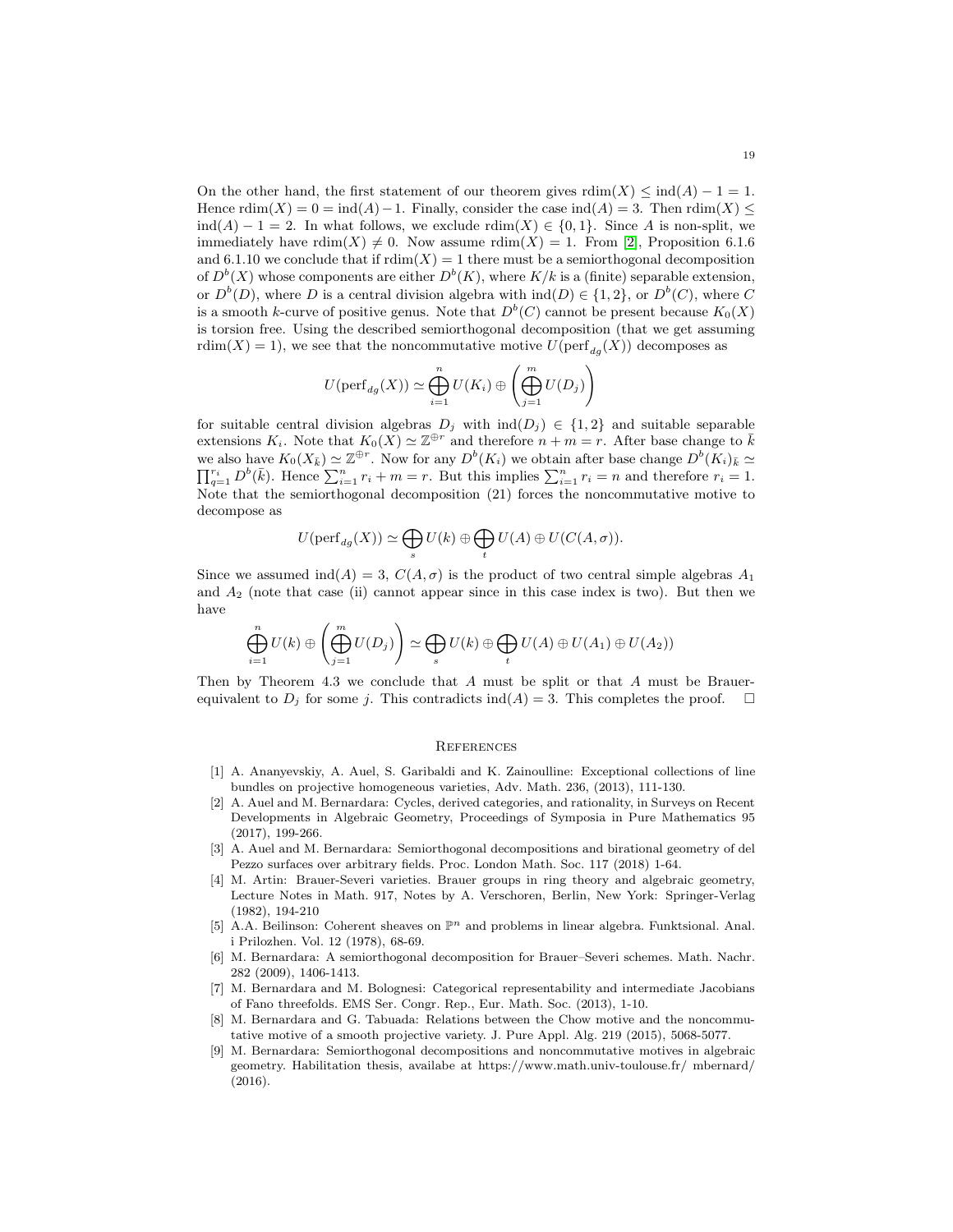- <span id="page-19-12"></span><span id="page-19-7"></span>[10] M. Bernardara: Categorical dimension of birational automorphisms and filtrations of Cremona maps, [arXiv:1701.06803v](http://arxiv.org/abs/1701.06803)3 (2017).
- <span id="page-19-24"></span>[11] A. Blanchet: Function fields of generalized Brauer–Severi varieties. Comm. Algebra. Vol. 19 (1991), 97-118.
- [12] M. Blunk: A derived equivalence for some twisted projective homogeneous varieties. [arXiv:1204.0537v](http://arxiv.org/abs/1204.0537)1 [math.AG] (2012).
- [13] A.I. Bondal and M. Van den Bergh: Generators and representability of functors in commutative and noncommutative geometry. Mosc. Math. J. Vol. 3 (2003), 1-36.
- <span id="page-19-8"></span>[14] A.I. Bondal, M. Larsen and V.A. Lunts: Grothendieck ring of pretriangulated categories, Int. Math. Res. Not. 29 (2004), 1461-1495.
- <span id="page-19-6"></span>[15] A. Corti, J. Kollár and K. Smith: Rational and nearly rational varieties. Cambride Studies in Advanced Mathematics 92, Cambridge University Press (2004).
- <span id="page-19-11"></span>[16] P. Gille and T. Szamuely: Central simple algebras and Galois cohomology. Cambridge Studies in advanced Mathematics. 101. Cambridge University Press. (2006)
- <span id="page-19-23"></span>[17] M.M. Kapranov: On the derived category of coherent sheaves on Grassmann manifolds. Izv. Akad. Nauk SSSR Ser. Mat. Vol. 48 (1984), 192-202.
- [18] M.M. Kapranov: On the derived categories of coherent sheaves on some homogeneous spaces. Invent. Math. Vol. 92 (1988), 479-508.
- <span id="page-19-18"></span>[19] B. Keller: On differential graded categories. International Congress of Mathematicians (Madrid), Vol. II, Eur. Math. Soc. (2006), 151-190.
- <span id="page-19-10"></span>[20] M-A. Knus, A. Merkurjev, M. Rost and J-P. Tignol: The Book of Involutions. AMS Coll. Publ. 44, AMS, Providence, RI (1998).
- <span id="page-19-25"></span>[21] M.M. Kapranov: On the derived categories of coherent sheaves on some homogeneous spaces. Invent. Math. Vol. 92 (1988), 479-508.
- <span id="page-19-22"></span>[22] A. Kuznetsov: Base change for semiorthogonal decompositions. Compos. Math. Vol. 147 (2011), 852-876.
- <span id="page-19-14"></span>[23] A.G. Kuznetsov: Semiorthogonal decomposition in algebraic geometry. Proceedings of ICM (2014).
- <span id="page-19-0"></span>[24] A.G. Kuznetsov and A. Polishchuk: Excetional collections on isotropic Grassmannians. J. Eur. Math. Soc. Vol. 18 (2016), 507-574.
- <span id="page-19-19"></span>[25] V. Lunts and D.O. Orlov: Uniqueness of enhancement for triangulated categories. J. Amer. Math. Soc. 23 (2010), 853-908.<br>[26] M. Marcolli and G. Tabuada:
- <span id="page-19-17"></span>Noncommutative motives and their applications. [arXiv:1311.2867v](http://arxiv.org/abs/1311.2867)2 [math.AG] (2013).
- <span id="page-19-5"></span>[27] A.S. Merkurjev, I.A. Panin and A.R. Wadsworth: Index reduction formulas for twisted flag varieties I. K-theory Vol. 10 (1996), 517-696.
- <span id="page-19-2"></span>[28] S. Novaković: Tilting objects on some global quotient stacks. J. Commut. Algebra 10 (2018), 107-137.
- [29] S. Novaković: No full exceptional collections on non-split Brauer–Severi varieties of dimension  $\leq 3$ . [arXiv:1603.08373v](http://arxiv.org/abs/1603.08373)1 [math.AG] (2016).
- <span id="page-19-9"></span>[30] S. Novaković: No phantoms in the derived category of curves over arbitrary fields, and derived characterizations of Brauer–Severi varieties, to appear in Journal of Commutative Algebra, (2017), arxiv.org/abs/1701.03020.
- <span id="page-19-13"></span>[31] D.O. Orlov: Smooth and proper noncommutative schemes and gluing of DG categories. [arXiv:1402.7364v](http://arxiv.org/abs/1402.7364)5 [math.AG] (2015).
- <span id="page-19-4"></span><span id="page-19-1"></span>[32] I.A. Panin: On the algebraic K-theory of twisted flag varieties. K-Theory Vol. 8 (1994), 541-585.
- [33] T. Raedschelders: Non-split Severi–Brauer varieties do not admit full exceptional collections. [arXiv:1605.09216v](http://arxiv.org/abs/1605.09216)1 [math.AG] (2016).
- <span id="page-19-16"></span><span id="page-19-15"></span>[34] G. Tabuada: Noncommutative motives. University Lecture Series, Vol. 63, AMS, 2015.
- [35] G. Tabuada: A guided tour through the garden of noncommutative motives. Clay Math. Proc. 16 (2012), 259-276.
- <span id="page-19-21"></span>[36] G. Tabuada: Chow motives versus noncommutative motives. J. Noncommut. Geom. Vol. 7 (2013), 767-786.
- <span id="page-19-3"></span>[37] G. Tabuada and M. Van den Bergh: Noncommutative motives of separable algebras. Adv. Math. 303 (2016), 1122-1161.
- <span id="page-19-20"></span>[38] G. Tabuada: Additive invariants of toric and twisted projective homogeneous varieties via noncommutative motives. J. Algebra Vol. 417 (2014), 15-38.